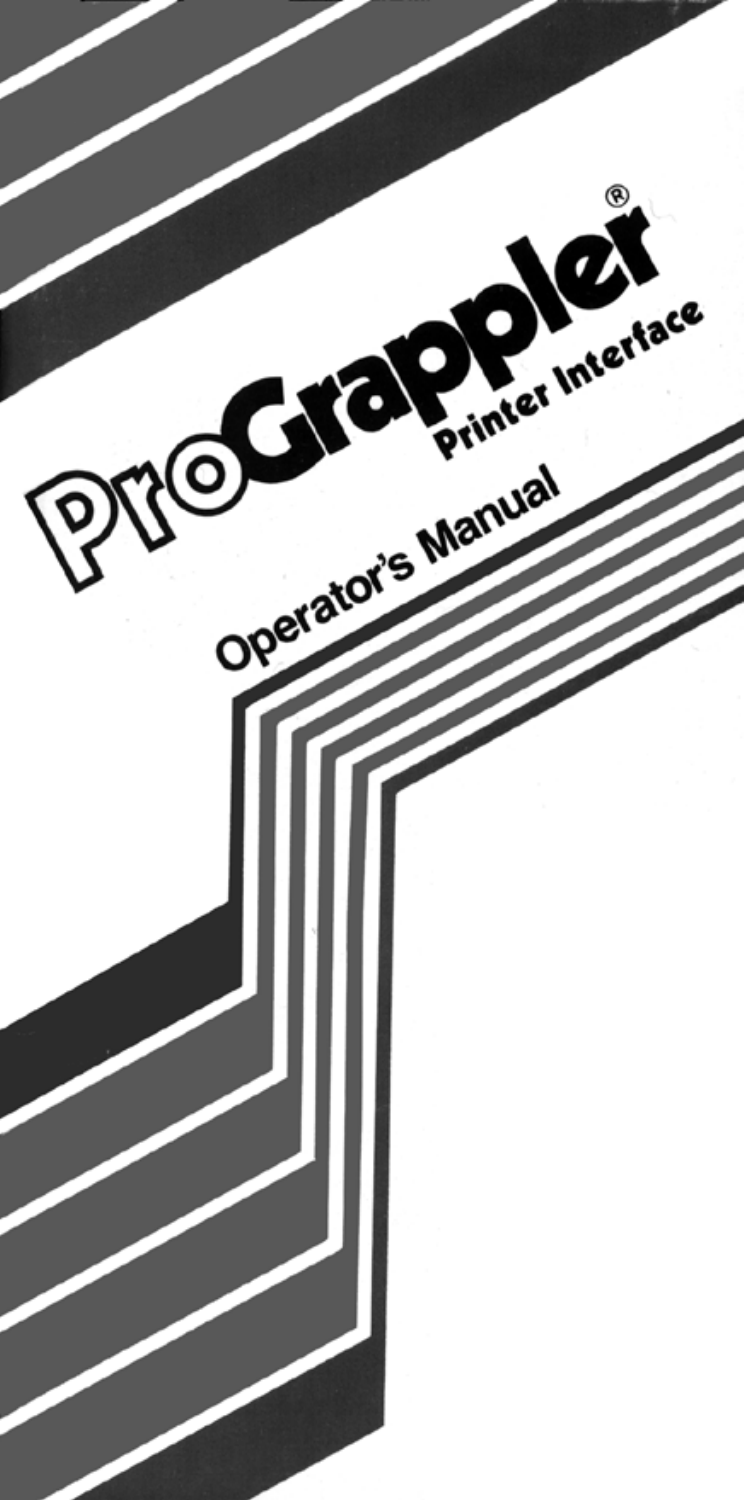# **PROGrappler**

# **Operator's Manual**

# TABLE OF CONTENTS

| Preparing the Apple IIGS 'Control Panel"9 |  |
|-------------------------------------------|--|
|                                           |  |
|                                           |  |
|                                           |  |
|                                           |  |
|                                           |  |
|                                           |  |
|                                           |  |
|                                           |  |
| Using PRO-GRAPPLER as a Desk Accessory15  |  |
|                                           |  |
|                                           |  |
|                                           |  |
|                                           |  |
|                                           |  |
|                                           |  |
|                                           |  |
|                                           |  |
|                                           |  |
|                                           |  |
|                                           |  |
|                                           |  |
|                                           |  |
|                                           |  |
|                                           |  |
|                                           |  |
|                                           |  |
|                                           |  |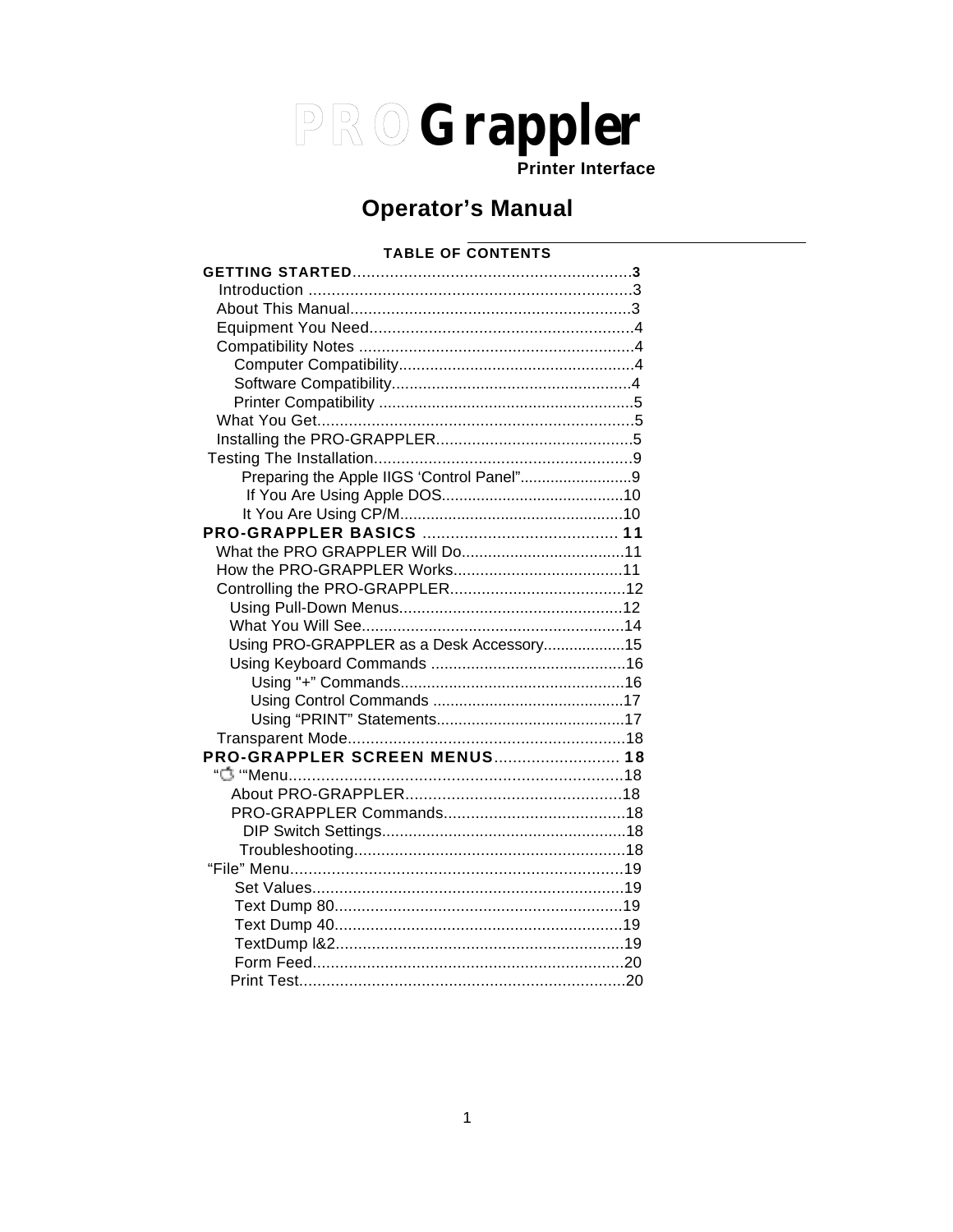<span id="page-2-0"></span>

| Center:                                    |  |
|--------------------------------------------|--|
| Center:                                    |  |
|                                            |  |
|                                            |  |
|                                            |  |
|                                            |  |
|                                            |  |
|                                            |  |
|                                            |  |
|                                            |  |
|                                            |  |
|                                            |  |
| APPENDIX A: RUNNING TEST PROGRAMS 31       |  |
| APPENDIX B: PRINT GRAPH SAVED TO DISK33    |  |
| APPENDIX C: LOADING DUAL HI-RES PAGES 34   |  |
| APPENDIX D: SIMULATING A CHART RECORDER35  |  |
| <b>APPENDIX E: ROUTINES FOR ADVANCED</b>   |  |
|                                            |  |
| <b>APPENDIX F: MEMORY LOCATIONS AND</b>    |  |
|                                            |  |
| APPENDIX G: PRO-GRAPPLER PIN ASSIGNMENTS37 |  |
| APPENDIX H: PRINTER COMPATIBILITY38        |  |
|                                            |  |
|                                            |  |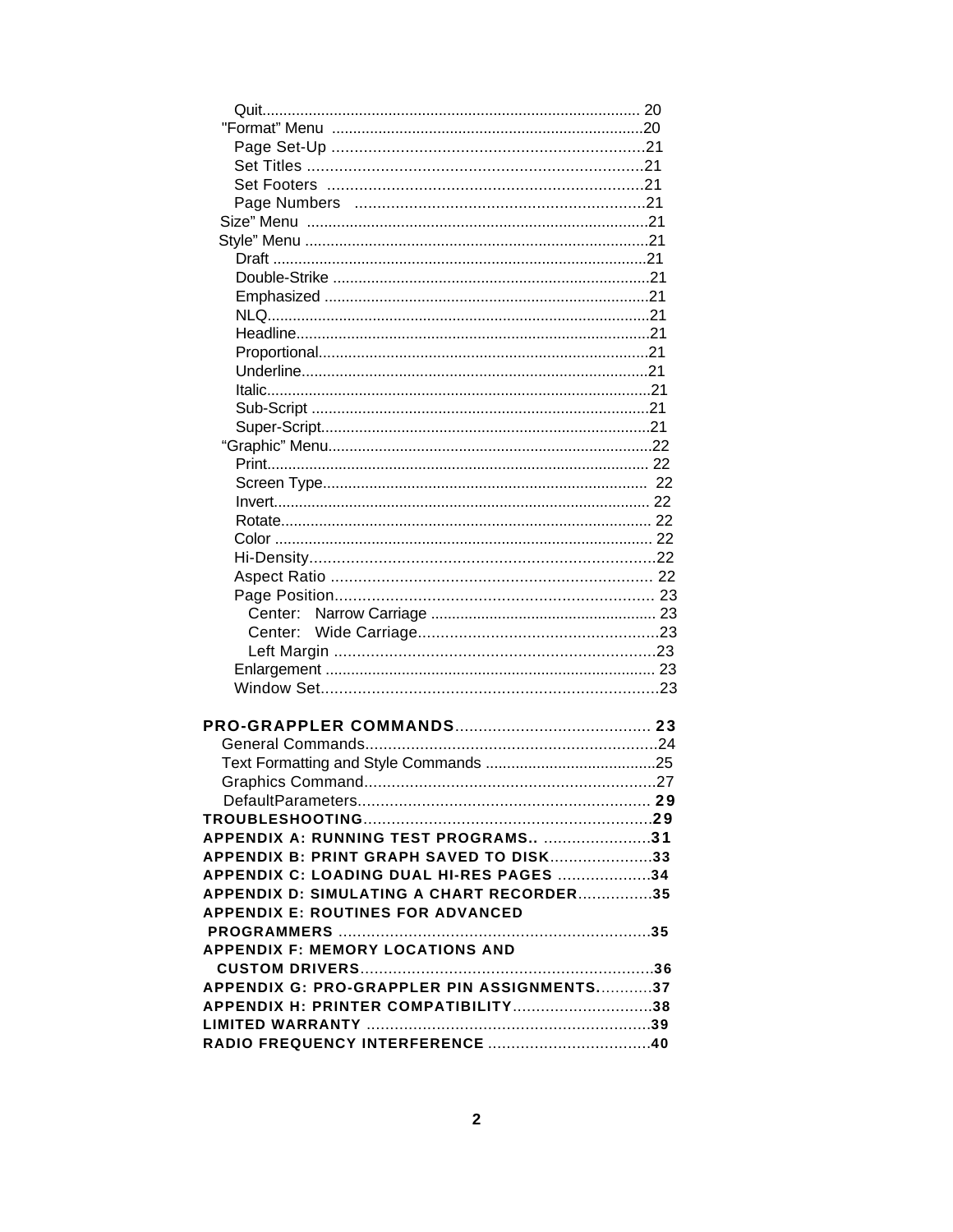# <span id="page-3-0"></span>**GETTING STARTED**

# **INTRODUCTION**

The PRO-GRAPPLER is a board which acts as a link between your Apple computer and your printer. It allows you to print graphics and text onto a wide variety of high-quality dot-matrix printers, including color printers. Many of these printers have very powerful features which may not be accessible from your prepackaged program. The PRO-GRAPPLER allows you to access these powerful features directly.

The PRO-GRAPPLER is designed for your Apple II, II +,IIe, or IIGS computer. It is easy to install, easy to learn, and easy to use. You simply plug the PRO-GRAPPLER board into your computer, plug your printer cable into the end of the PRO-GRAPPLER board, then use the many powerful features available from the PRO-GRAPPLER to print out text or graphics.

# **About This Manual**

This manual is written for the first time user who might not be familiar with how to install a circuit board. But we've also included enough detail for those of you who are more experienced or would like to know more about how the PRO-GRAPPLER works. Chapter 1, **Getting Started,** discusses the computers, software, and printers you will need; how to install the PRO-GRAP-PLER; and how to make your PRO-GRAPPLER look invisible to programs which might not work well when its there. Once you read this chapter and follow the instructions, you will have plug ged the PRO-GRAPPLER board into your computer, hooked everything up, turned everything on, and run a test print to make sure everything works properly. Now you are ready for some basics in Chapter 2.

Chapter 2, **PRO-GRAPPLER BASICS,** describes what the PRO-GRAPPLER will do for you and how it is done. You will also learn how to use the Pull-Down Menus (similar to the menus used by many Apple programs) and how to enter keyboard commands directly or from within a program. After you read this chapter, you are ready to actually use the PRO-GRAPPLER. Chapter 3, **PRO-GRAPPLER SCREEN MENUS,** describes the use of each menu which you see on the screen. These menus are grouped into six Main Menus according to the type of functions they perform. Read this chapter to become familiar with what each menu does. Later, you can use this chapter as a quick reference.

Chapter 4, **PRO-GRAPPLER COMMANDS,** is for those who are comfortable with keyboard commands such as (Control-I) commands, and PRINT statements. This chapter provides only a brief description of each command. Details of each command are found in Chapter 3 under the appropriate menu name.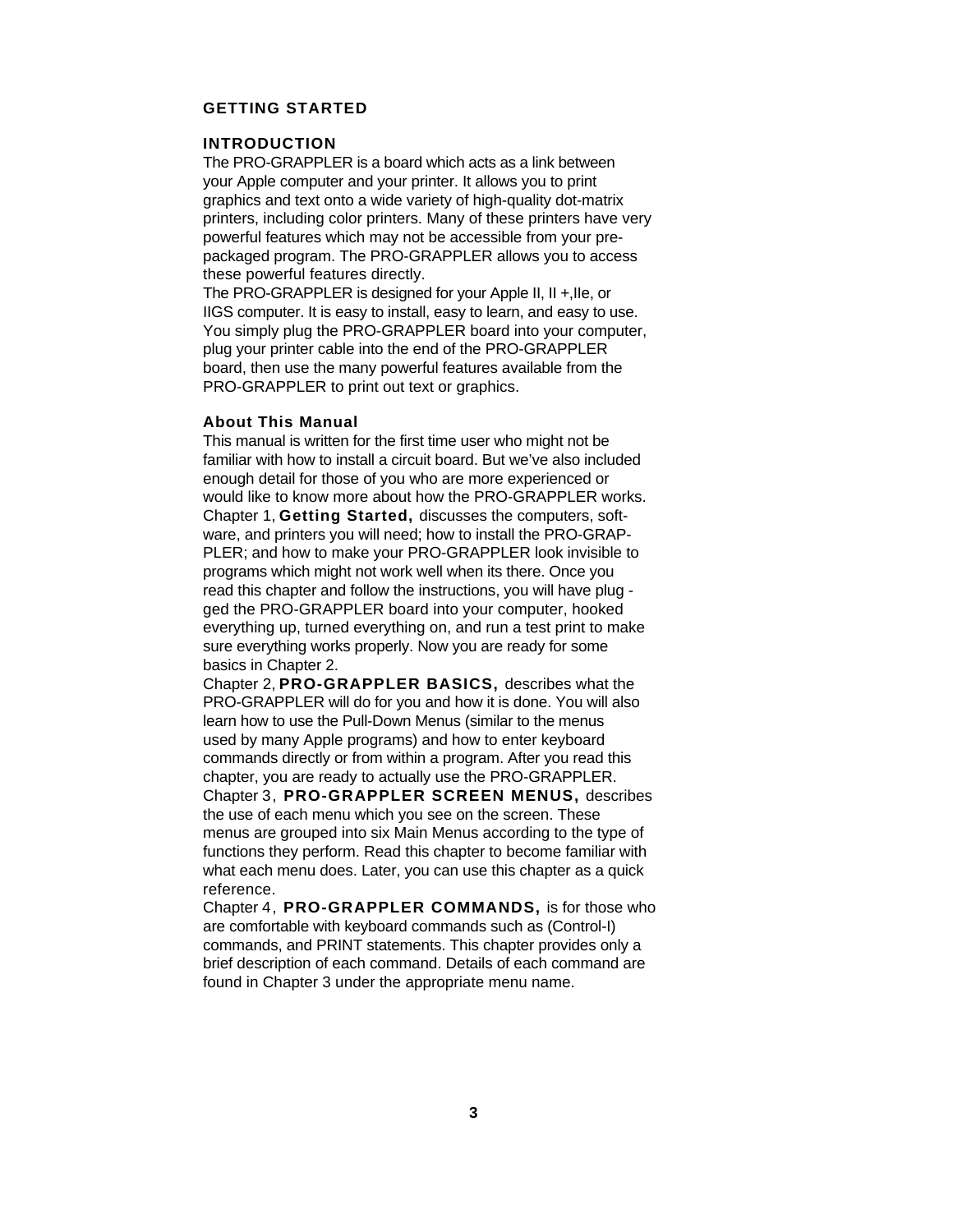<span id="page-4-0"></span>Chapter 5, **TROUBLESHOOTING,** provides information on how to identify and correct the most common operational probems, it is not meant to provide exhaustive detail for every conceivable situation, but it should cover problems you might encounter with most popular software.

The **APPENDIXES** provides information on how to run grapics test programs; how to print in color (with a color printer); how to load DUAL HI-RES pages; how to simulate a chart recorder: routines for advanced programmers; and cable connector pinouts.

# **EQUIPMENT YOU NEED**

As a minimum, you need the following equipment:

- An Apple lIe, Apple II+, or Apple IIGS computer system w ith a monitor, floppy disk drive, and software;
- Any Centronics-type parallel printer; and
- The PRO-GRAPPLER board.

**NOTE:** if you want to use the Apple IIe Mouse (or any compatible mouse), you must also have an Enhanced Apple IIe and an 80 column card.

# **COMPATIBILITY NOTES**

Before you start, you should be aware of any limitations which might exist when using certain computers, printers, and programs.

# **Computer Compatibility**

The PRO-GRAPPLER was specially designed for the Apple IIGS. However, it is also designed to be used with the Apple lIe and the Apple II **+.** Although the PRO-GRAPPLER works essentially the same with each of these computers, it is assumed that we are talking specifically about the Apple IIGS. Any differences relative to the Apple II e or Apple II  $+$  are called out in special notes where appropriate.

# **Software Compatibility**

The PRO-GRAPPLER is fully compatible with Applesoft BASIC, DOS 3.3, ProDos, ProDos 16, integer BASIC, PASCAL, and CP/ M. The PRO-GRAPPLER functions normally, with a few minor exceptions noted here:

1. PASCAL 1.0 and CP/M use (Control~i)1 to represent a horizontal tab. If you are listing a file which contains tabs, first set the tabs according to your printer manual. Then list the file.

PASCAL 1.1 correctly interprets that the PRO~GRAPPLER is a firmware printer interface and accesses it accordingly.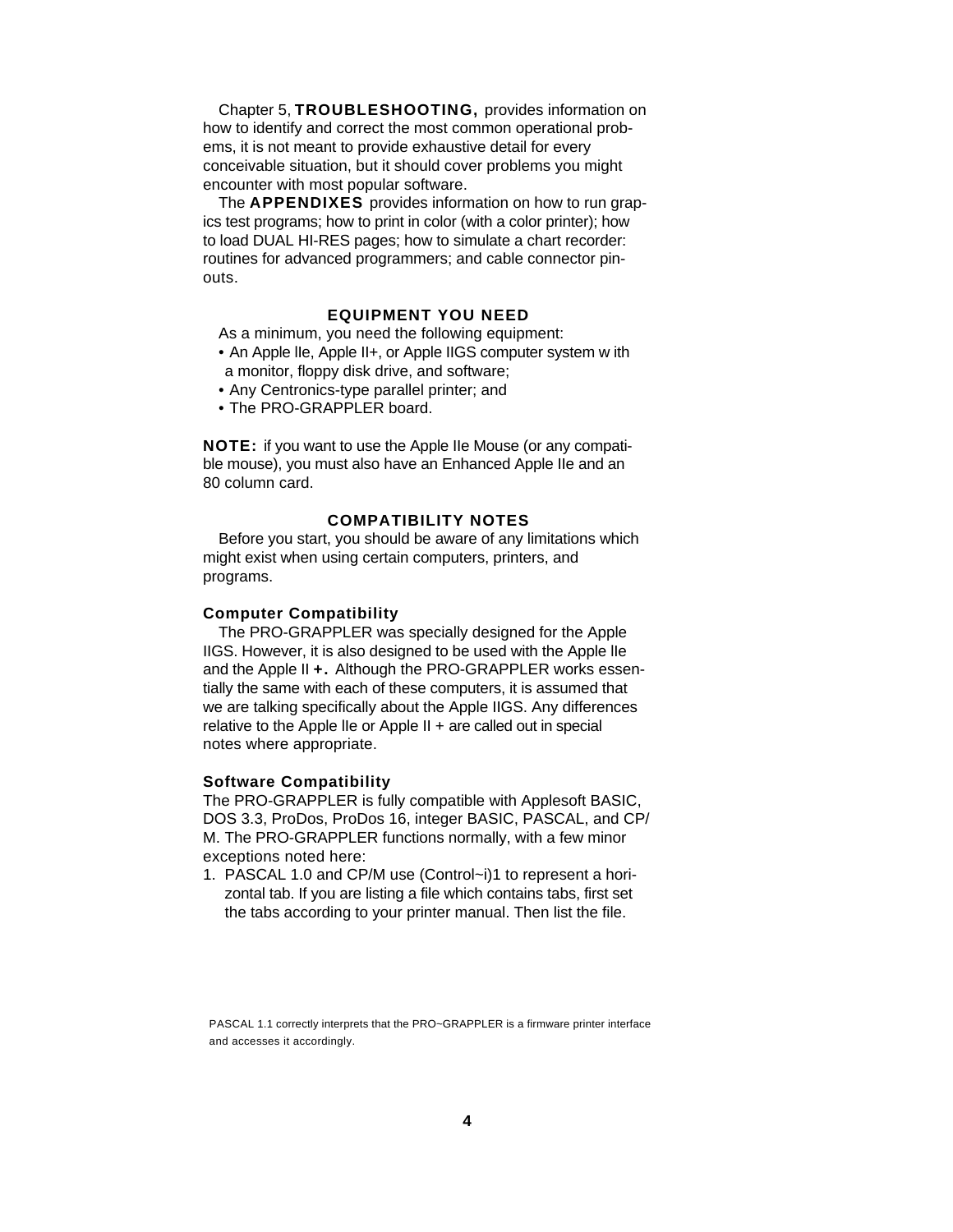2. PASCAL 1.0 and GRIM use one of the I/O RAM locations to pass the output character. Since the PRO-GRAPPLER uses all available locations for its variable, the Right Margin function is not available to maintain compatibility with existing software.2

# **Printer Compatibility**

The PRO-GRAPPLER provides hardware interfacing for Centronics-type parallel printers. The features provided by the PRO-GRAPPLER will support the printers named on the box top or those listed in Table 1 (DIP Switch Settings). Specific features not available in certain printers are provided in Appendix H — Printer Compatibility.

# **WHAT YOU GET**

When you open the PRO-GRAPPLER box, you should find the following items:

- 1. The PRO-GRAPPLER board
- 2. A parallel printer cable
- 3. PRO-GRAPPLER Operators Manual

# **INSTALLING THE PRO-GRAPPLER**

Each step for installing the PRO-GRAPPLER board into your Apple computer is detailed for the first-time user. All you need is a flathead screwdriver. Just follow these steps:

**1.POWER OFF.**Unplug your computer, printer, and monitor from power outlets before doing anything.

**NOTE:** Do not install or remove a board when power is applied. This could damage the board and/or the computer

- <span id="page-5-0"></span>**2. REMOVE COMPUTER COVER.** Remove the cover from your computer.
- **3. SET THE PRO-GRAPPLER DIP SWITCHES.**

**NOTE:** First, touch any metal part of the back panel of the Apple with your finger to discharge any static electricity you may have built up so tar This protects any sensitive components on the PRO-GRAPPLER from damage due to high static voltages.

2 This feature is still available from BASIC and PASCAL 1.1.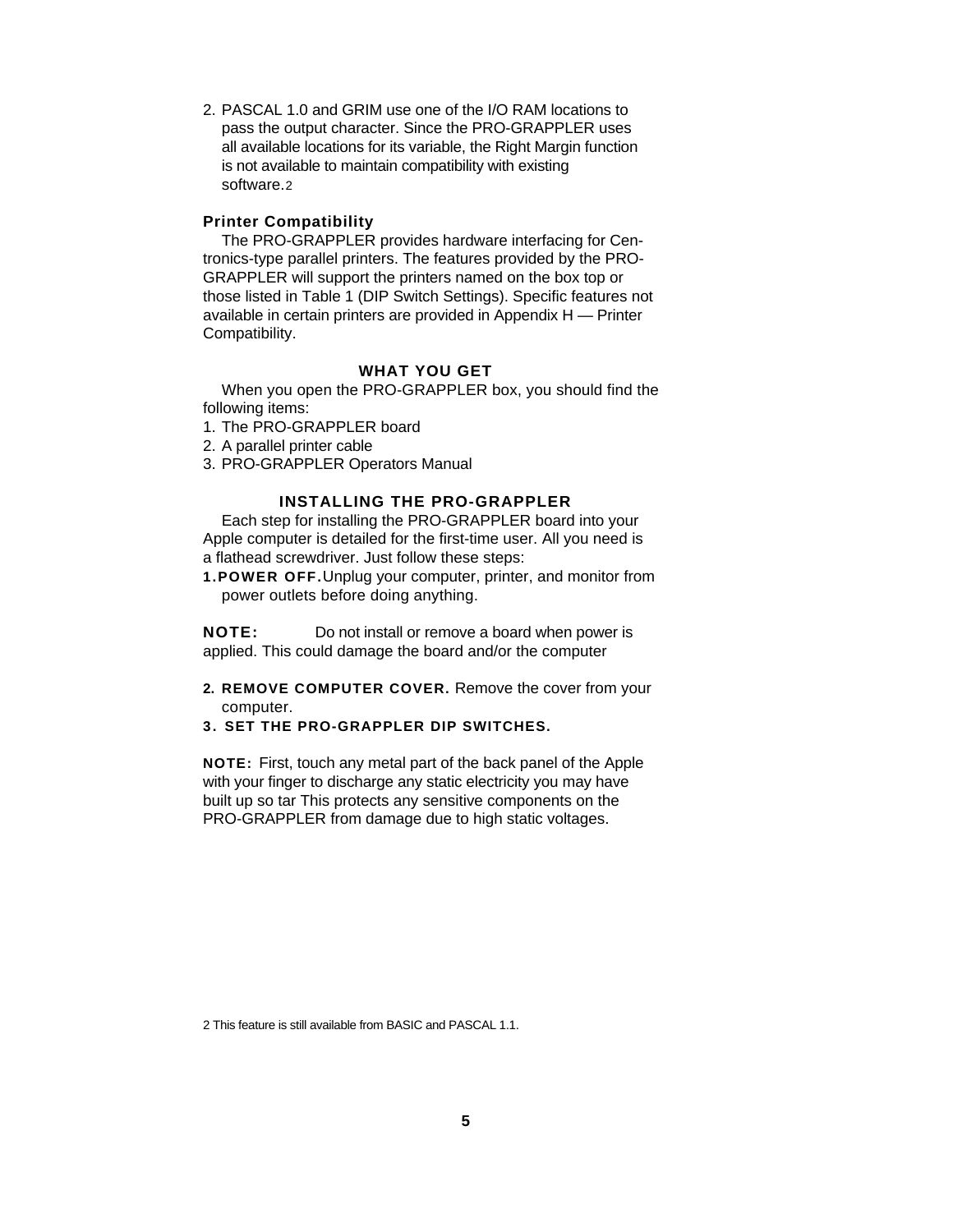Figure 1 shows the location of the major components of the PRO-GRAPPLER board. Notice the group of switches located at the top left of the board. These switches are labeled "1,2,3,4,5,6," and are collectively referred to as DIP switches. The setting o f these DIP switches determines how the Pull-Down Menus respond for the printer you are using. Find your printer in TabIe 1 then set each switch according to the settings shown.3





**NOTE:** A toothpick works best to flip the switches ON or OFF but you can also use a straightened paper clip, pencil or pen.

if your printer is not listed in Tablet, try using the settings for the Epson printers. Epson codes are widely used throughout the printer industry If this tails, contact your printer manufacturer and ask which major printer brands your printer is compatible with. If your printer is not compatible with any of the printers listed in Table 1, contact your dealer immediately. Your PRO-GRAPPLERs built-in graphics features may not be available for your particular printer.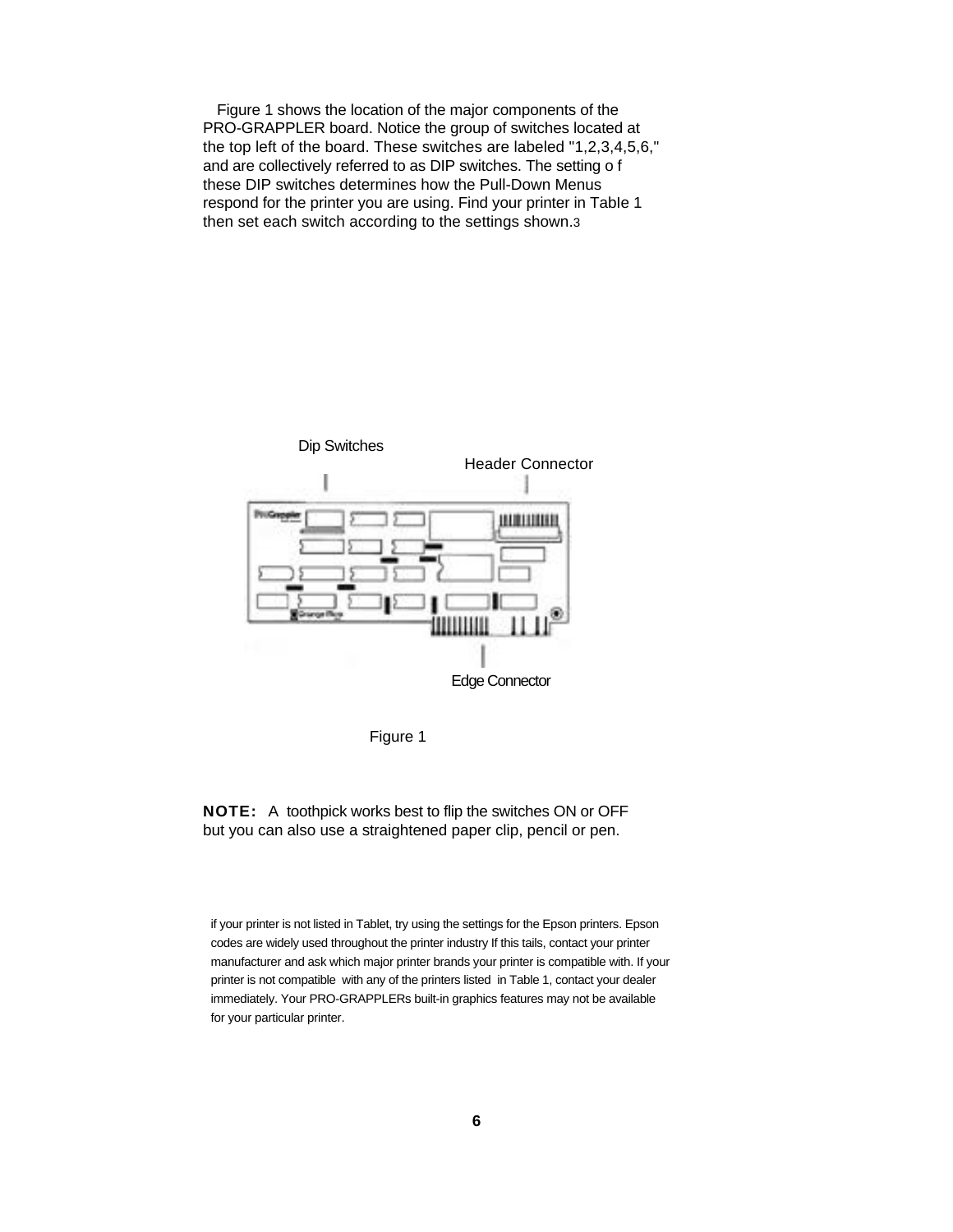| DIP SWITCH SETTINGS                                                                             |                          |                                          |          |                         |                         |                         |
|-------------------------------------------------------------------------------------------------|--------------------------|------------------------------------------|----------|-------------------------|-------------------------|-------------------------|
|                                                                                                 |                          |                                          |          | <b>SWITCHES</b>         |                         |                         |
| <b>Printer and Model</b>                                                                        | #1                       | #2                                       |          | #3 #4 #5                |                         | #6                      |
| <b>Brother</b><br>1109, 1509, 2024L, Twinwriter 5                                               |                          |                                          |          |                         |                         | OFF OFF ON OFF OFF OFF  |
| Citizen<br>MSP 10, MSP 15, MSP 20 MSP 25                                                        |                          |                                          |          |                         |                         | OFF ON OFF OFF OFF OFF  |
| C. Itoh<br>Pro Writer 8510                                                                      |                          |                                          |          |                         |                         | ON ON OFF OFF OFF OFF   |
| <b>Epson</b><br>RX,LX,LQ,FX,DX Series,SQ 2000,HS 80 ON ON ON OFF OFF OFF<br><b>Color Models</b> | ON                       |                                          |          | ON ON OFF               |                         | OFF ON                  |
| <b>Hewlett Packard</b><br>ThinkJet                                                              | ΟN                       |                                          | ON ON ON |                         |                         | OFF OFF                 |
| IBM<br><b>ProPrinter</b>                                                                        |                          |                                          |          |                         |                         | ON OFF OFF OFF OFF OFF  |
| <b>NEC</b><br>Pinwriter P2, P3, and P5<br>Color Models (C P2. CP3)                              | OFF OFF ON<br>OFF OFF ON |                                          |          | ON                      | OFF ON                  | ON OFF OFF              |
| Okadata<br>80. 90, 190 Series, 2410<br>Color Models (290 Series)<br>Okimate 10 and 20           |                          | <b>OFF ON</b><br><b>OFF ON</b><br>OFF ON | ON<br>ON |                         | OFF OFF ON<br>ON OFF ON | ON OFF OFF OFF          |
| Panasonic<br>KX-P1 080, KX-P1 090, KX-P1 091, KX-P1092,<br>KX-P1592                             |                          |                                          |          |                         |                         | ON ON ON OFF OFF OFF    |
| <b>Star Micronics</b><br>5G. SR, SD Series                                                      | OΝ                       |                                          |          |                         |                         | OFF ON OFF OFF OFF      |
| Toshiba<br>P-321, P-341, P-350, P-351, P-1341, P-1350,<br>P-1351<br>Color Model (P-351C)        |                          | <b>OFF ON</b><br><b>OFF ON</b>           |          | <b>OFF ON</b><br>OFF ON |                         | OFF OFF<br>OFF ON       |
| <b>Transparent Mode</b>                                                                         |                          |                                          |          |                         |                         | OFF OFF OFF OFF OFF OFF |

**Table 1. DIP Switch settings for various printers.**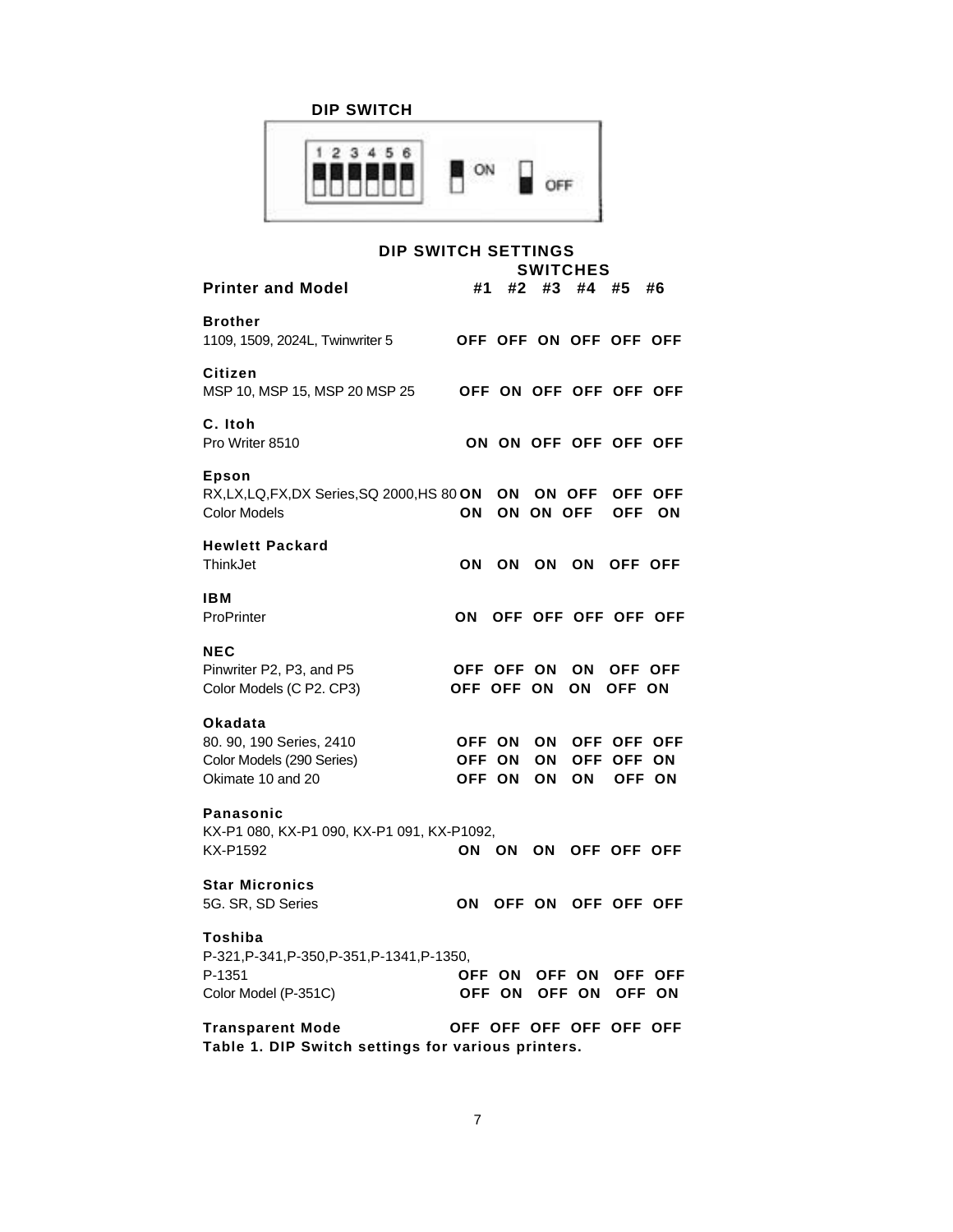- **4.LOCATE SLOT** #1. Figure 2 shows an illustration of the inside of an Apple II computer. There are seven slots inside the Apple lIe and Apple IIGS. These slots are lined up in a row towards the back as you face the keyboard. Slot #1 is the first slot on the left side of the computer chassis (nearest the power supply), and is marked with a 1".
- **5.ATTACH CABLE.** There are a series of oval shaped cutouts which are lined up with each slot at the rear of your computer.

**NOTE:** If the hole for the board's connector is covered for that slot, remove it at this time.

Insert the smallest end of the printer cable (included in box) into the cutout (from the outside going in) nearest slot #1. Using a flathead screwdriver, loosen the ground clamp on the cable. Slide the ground clamp up inside the cutout such that the screw fits into the notch. Tighten the screw with the screwdriver.6

Now attach the cable end (which is now inside your computer) to the connector on the PRO-GRAPPLER board marked 'Printer".

**6** . **INSERT BOARD.** If Slot #1 is empty, position the PRO-GRAPPLER board such that the card edge connector (see Figure 1) is directly over Slot #1. Now gently push the card edge connector into the slot by slowly rocking the board into the slot as you press down. It feels solid when the board is secure.



Figure 2

**4** The Apple lIe, Apple II--, and Apple IIGS all look nearly the same from the inside. 5 We assume that you inserted the PRO GRAPPLER into Slot #1. If you inserted the PRO-GRAPPLER into a different slot, be sum to remember that slot number. Substitute that slot number wherever references to a "#" are made For example, if the PRO-GRAPPLER is in Slot #2, then whenever you see the command PR#1 ,type 'PR#2 instead.

6 FCC regulations require that the printer cable be grounded to the computer chassis to minimize computer interference with nearby radio and television reception (within FCC Class B limits).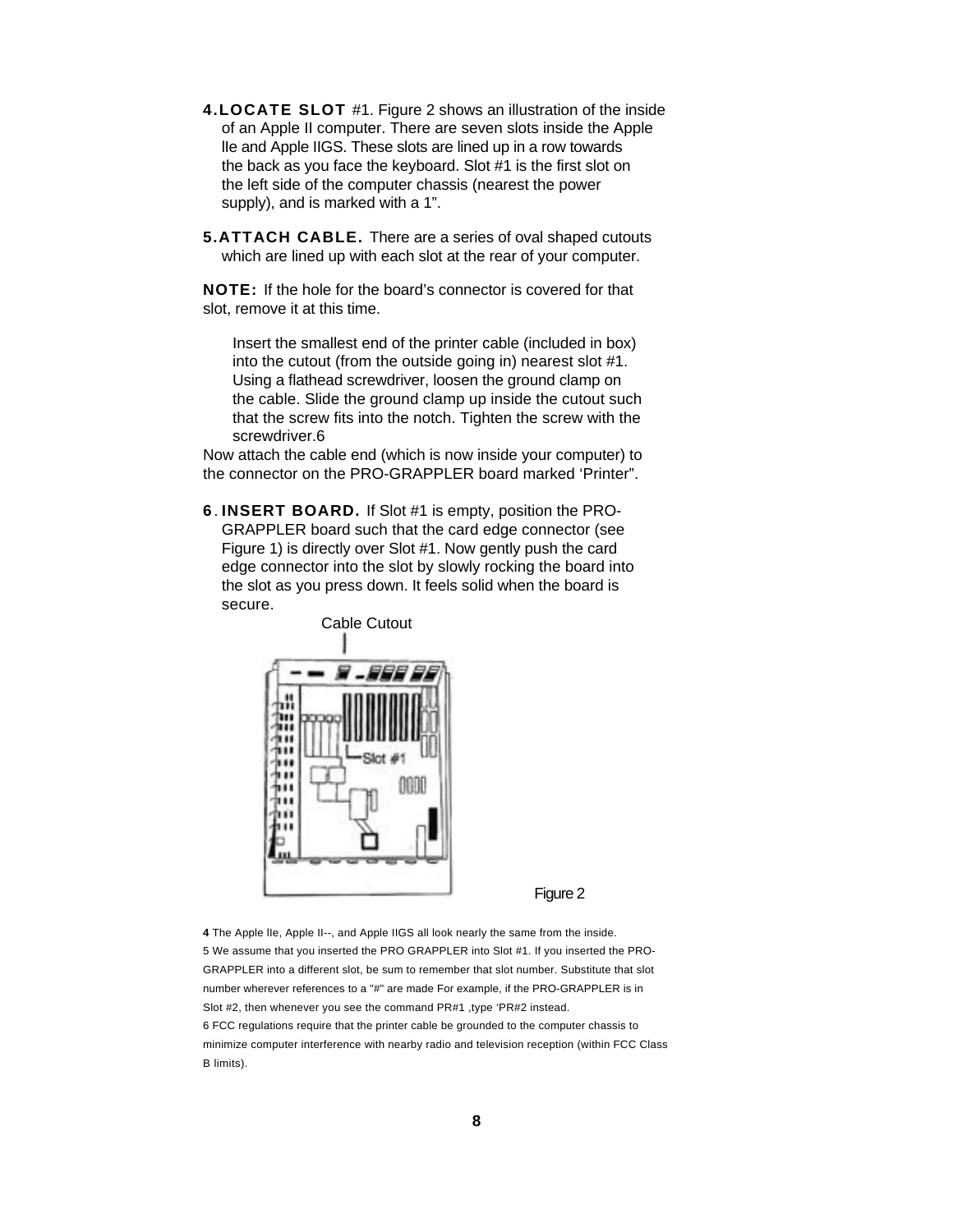- <span id="page-9-0"></span>**6. REPLACE COMPUTER COVER.** Replace the cover to the computer.
- **7. GET YOUR PRINTER READY.** Refer to your Printer Manual and set the DIP switches inside your printer to correspond to the following :7

Data Bits  $= 7$ , Line Feed  $=$  None.

Now connect the largest end of the printer cable to the printer.

**8. PLUG EVERYTHING IN.** You may now plug your computer, monitor, and printer into a power outlet, but **do not turn anything on yet.**

# **Testing The Installation**

Now that you have installed the board, run a simple print test to verify that everything works as it should.

# **PREPARING THE APPLE IIGS "CONTROL PANEL"**

If you are using an Apple IIGS, you must tell it which slot the PRO-GRAPPLER is in. This is done by setting up the Control Panel"

menu with the following procedure:

- **1. TURN POWER ON.** Turn on the power to the Apple IIGS.
- **2. DESK ACCESSORIES MENU.** Bring up the Desk Accessories Menu by entering (Control -  $\circlearrowright$  -E SC).
- **3**.**SELECT "CONTROL PANEL".** Select the Control Panel" item with the up/down arrow keys, then hit (Return). This brings up the Control Panel menu.
- **4. SELECT "SLOTS".** Select the Slots" item with the up/ down arrow keys, then hit (Return). This brings up the Slots sub-menu.
- **5**. **SELECT "SLOT** 1". Select the 'Slot 1: Printer Port" item 8, then hit the right arrow key to change 'Printer Port" to 'Your Card".
- **6. RETURN TO ORIGINAL SCREEN.** Hit (Return) to bring you back to the Control Panel menu. Select "Quit" from the Control Panel menu. Hit (Return) to bring you back to the Desk Accessories menu. Select "Quit" from the Desk Accessories menu. Hit (Return) to bring you back to the Desk Accessories menu. Select "Quit" from the Desk Accessories menu. You now see the "]" prompt.

<sup>7</sup> Most printers are already set for this standard setting.

<sup>8</sup> Remember to substitute the correct slot number here if the PRO-GRAPPLER is not plugged into Slot #1.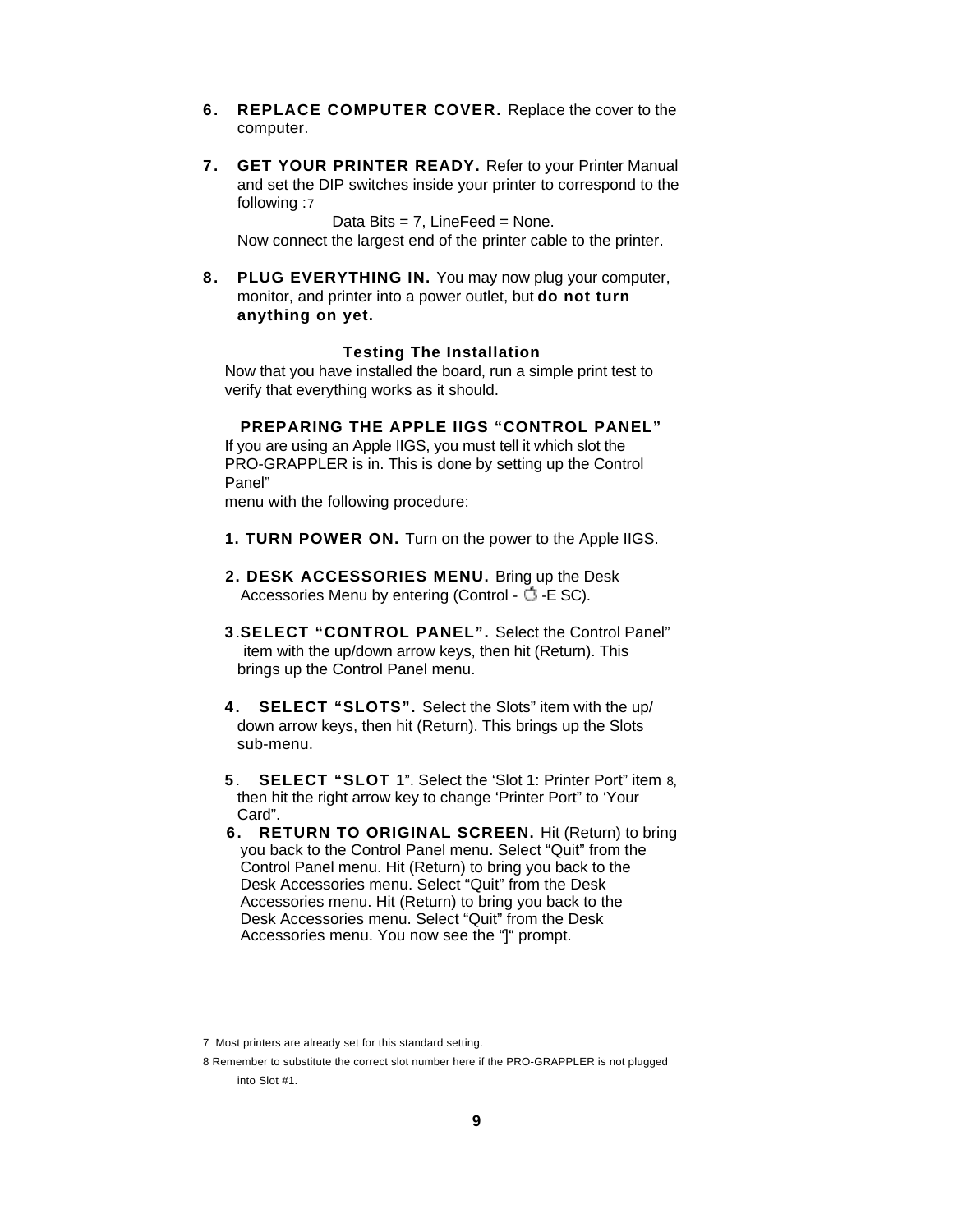7. **RE-BOOT THE APPLE IIGS.** Turn your Apple IIGS off, wait about 5 seconds, then turn it back on. This installs the selections you just made. You only need to perform this procedure once. The settings are retained by your Apple IIGS until you change it again.

# **IF YOU ARE USING APPLE DOS**

**1.INSERT APPLE DOS DISKETTE.** Insert an Apple DOS diskette all the way into your Disk Drive and close the door.

**NOTE:** It's not a good idea to insert a diskette while the disk drive is running. If the red light on the disk drive is lit, turn off the power to your corn puter insert the diskette.

- 2. **NOW TURN ON POWER.** After double-checking everything, you may now turn on your computer, monitor, and printer. This automatically starts your program.
- 3. **RUN INSTALLATION TEST.** When you see the "]" prompt on the screen, type: PR#19, then hit the (Return) key several times. Your printer should be printing a "]" each time you hit the (Return) key.

# **IF YOU ARE USING CP/M**

**1.INSERT CP/M DISKETTE.** Insert the CP/M diskette all the way into the Disk Drive and close the door.

<span id="page-10-0"></span>**NOTE:** It you are using CP/M, the PRO-GRAPPLER **must** be installed in **Slat #1.** If it is not, go back to the beginning of this section **(Installing The PRO-GRAPPLER)** and re-install the PRO-GRAPPLER into Slot #1 at this time.

- 2. **NOW TURN ON POWER.** After double-checking everything, you may now turn on your computer, monitor, and printer This automatically starts your program.
- 3. **RUN INSTALLATION TEST.** When you see the "A>" prompt, enter (Control~P)1O, then hit (Return) several times. Your printer should be printing an "A>'"each time you hit the (Return) key.

<sup>9</sup> Remember to substitute the the correct slot number here if the PRO-GRAPPLER S not plugged into Sot #1.

<sup>10</sup> If this is your first time,( Confrol-P) means to hold down the Control) key and type P then release the (Control) key. Follow this same procedure anywhere there is a (Control-x), where a in the character indicated, for that command.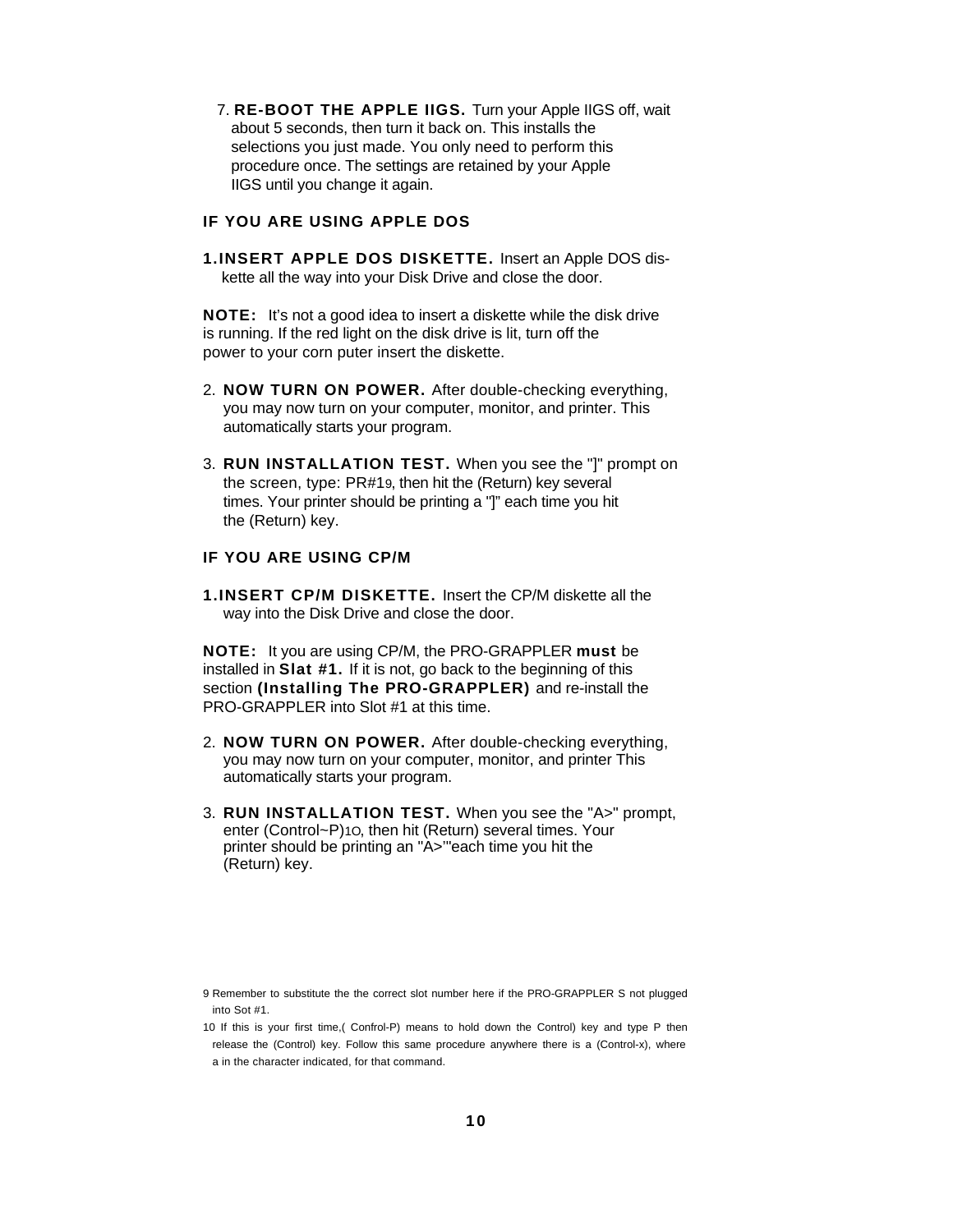# <span id="page-11-0"></span>**If You Have Trouble**

Double-check everything in this last section. If you cannot find the problem, check for the following:

- a) Printer power cord is plugged in
- b) Printer power is on
- c) Printer cable is solidly attached
- d) Printer Select" is on
- e) Paper is in printer.

# **Congratulations**

 You have now successfully installed the PRO-GRAPPLER! You have also tested it to make sure everything is working. Now read the next chapter to learn a few basics before actually using it to print something.

# **PRO-GRAPPLER BASICS**

 In this chapter, you learn what the PRO-GRAPPLER does, how it does it, how to turn it on and off, how to use the Pull - Down Menus and the keyboard, and how to do some special things with the PRO-GRAPPLER which you may not be able to do with other interface products.

# **What the PRO-GRAPPLER Will Do**

 The PRO-GRAPPLER has built-in capabilities to allow you to print text and graphics on a dot-matrix printer without using another software programs commands. This means that you can specify things like left and right margins, top and bottom margins, line length, page size, magnification, rotation, colors, page titles, and much more, independent of the pre-packaged program you are using. Of course, if your program has some of these features, you can use either that programs' commands or those available from the PRO-GRAPPLER. You can even combine the features from both to get exactly what you want.

# **How the PRO-GRAPPLER Works**

 The PRO-GRAPPLER links your Apple to your printer. The PRO-GRAPPLER executes printing commands only when you turn it ON. If you are using print commands from a pre-packaged program, these commands are passed on to the printer and print as usual.

The PRO-GRAPPLER is activated whenever it sees a "+"11 preceding a word. This tells the PRO-GRAPPLER that this is a print command. There are three ways in which a "+" command is sent to the PRO-GRAPPLER:

1.With Pull-Down Menus ("+" command sent automatically) 2.From the Keyboard (using a "+" command directly) 3.With "PRINT" statements inside a program.

11 This a interpreted as a (Control-I) by the PRO-GRAPPLER.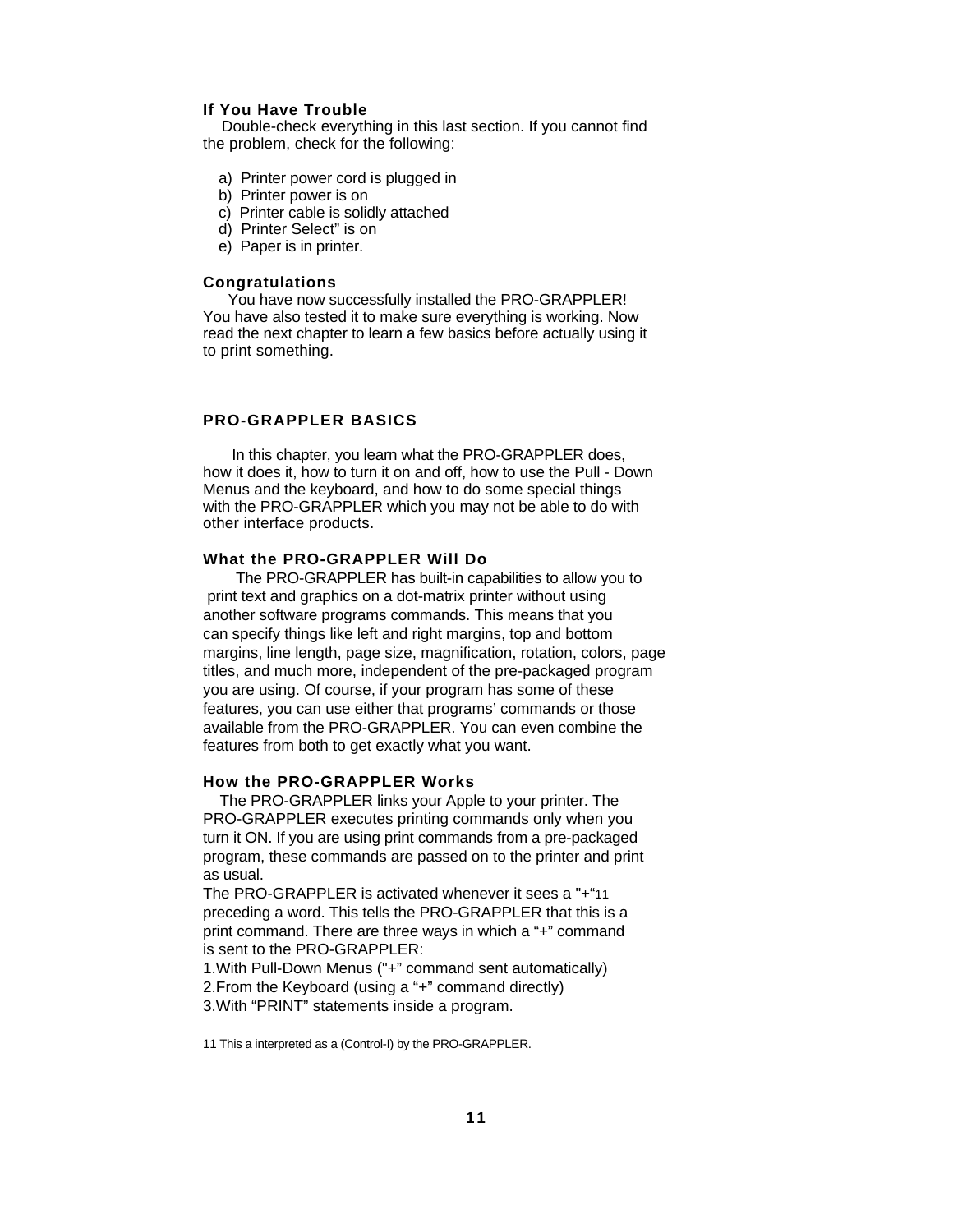<span id="page-12-0"></span>The first method uses Pull-Down Menus and is the easiest to use. You don't have to remember any commands. Just use the menus presented on the screen.

The second method uses the keyboard to enter commands. Commands can be "+" commands (because each command is preceded with a "+ "). They use simple English words like "+" ROTATE". Or they can be (Control-I) commands which use mnemonics12 such as (Control-IGR).

The third method uses PRINT statements which execute from within a program. PRINT statements are for experienced users and programmers. A list of the PRINT statements is available in the Summary of Commands at the end of Chapter 4. But first, let's see how you turn the PRO-GRAPPLER on and off.

# **TO TURN PRO-GRAPPLER ON.**

If you are using Applesoft BASIC, type: PR#1 after the "]" prompt, then hit (Return).

If you are using CP/M, enter: (Control-P).

# **TO TURN PRO-GRAPPLER Off.**

If you are using Applesoft BASIC, type: PR#0 after the "]" prompt, then hit (Return).

If you are using CP/M, enter: (Control-P) again.

# **Controlling the PRO-GRAPPLER**

The use of Pull-Down Menus and (Control-I) commands are explained in this section. Once you are familiar with their use, you can use the commands listed in Chapters 3 and 4.

## **Using Pull-Down Menus**

Pull-Down Menus are easy to use because commands are listed on-screen. No commands need to be remembered or even typed in.

The procedure for using Pull-Down Menus is the same whether you use a keyboard or a mouse. These are:

- 1. Open the Menu Bar
- 2. Pull down a menu
- 3. Select an item within a menu
- 4. Set the item
- 5. Close the menu
- 6. Close the Menu Bar.

Table 2 shows the procedure to follow in more detail. The procedure when dealing with a Dialog Box 13 is the same as for a Pull-Down Menu.

12 Mnemonics use only one or two letters to represent a function and can be rather cryptic sometimes.

13 A Dialog Box is opened when there are more selections to make under a given menu item.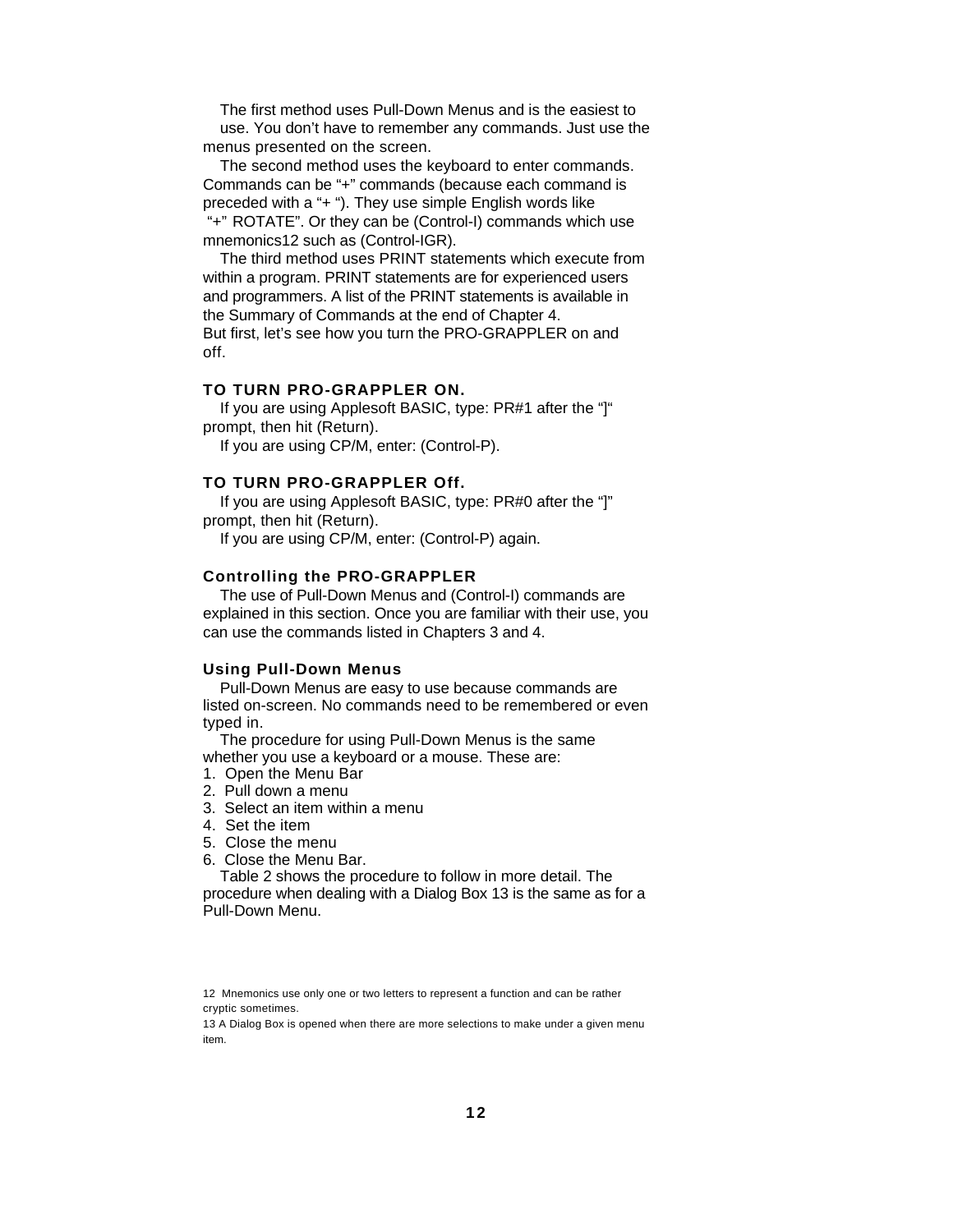**NOTE:** To use a mouse, you must have the following: an enhanced Apple IIe14 or an Apple IIGS15. The Apple II+ does not support a mouse interface.

# **Pull-Down Menu Procedure**

| <b>Action</b><br>1) To Open Menu Bar                                                                                             | <b>Using Keyboard</b><br>Type PR#1<br>Then type<br>+ MENU<br>Then hit (Return) | <b>Using Mouse</b>                                                         |
|----------------------------------------------------------------------------------------------------------------------------------|--------------------------------------------------------------------------------|----------------------------------------------------------------------------|
| 2) To Select a Menu<br>3) To Pull Down a Menu                                                                                    | Use Arrow Keys16<br>Hit (Return)                                               | Point Mouse<br>Click and Hold<br><b>Button</b>                             |
| 4) To Choose a Menu Item                                                                                                         | Use Arrow Keys                                                                 | Drag Mouse To<br>Selection                                                 |
| 5) To Set a Menu Item                                                                                                            | Hit (Return) Key                                                               | <b>Release Button</b>                                                      |
| If a Dialog Box opens:                                                                                                           |                                                                                |                                                                            |
| (a) To Select Item<br>(b)To Open item<br>(c) To Enter Response<br>(d) To Set Response<br>(e)Repeat (a) through<br>(d) as needed. | Use Arrow Keys<br>Hit (Return)<br>Use Keyboard<br>Hit (Return) Key             | <b>Point Mouse</b><br>Key Click Button<br>Use Keyboard<br>Hit (Return) Key |
| (f) To Close Dialog Box                                                                                                          | High (ESC) Key                                                                 | Click Button on<br>"OK" Box                                                |
| 6) To Close Pull-Down<br>Menu                                                                                                    | Hit (ESC) key                                                                  | (this happens<br>automatically)                                            |
| 7) Repeat steps 1) through<br>8) To Close Menu Bar                                                                               | 6) as needed.<br>Hit (ESC) Key                                                 | Select 'Quit' from<br>File Menu                                            |

# **Table 2. Procedure for Using the Pull-Down Menus**

14 The Apple lie requires an extended 80 column card.

15 The Apple IIGS comes with built-in 80 column capability, and a mouse.

16 Alternatively, you can enter (Shift-n), where "n" is the number in trust of the menu tam.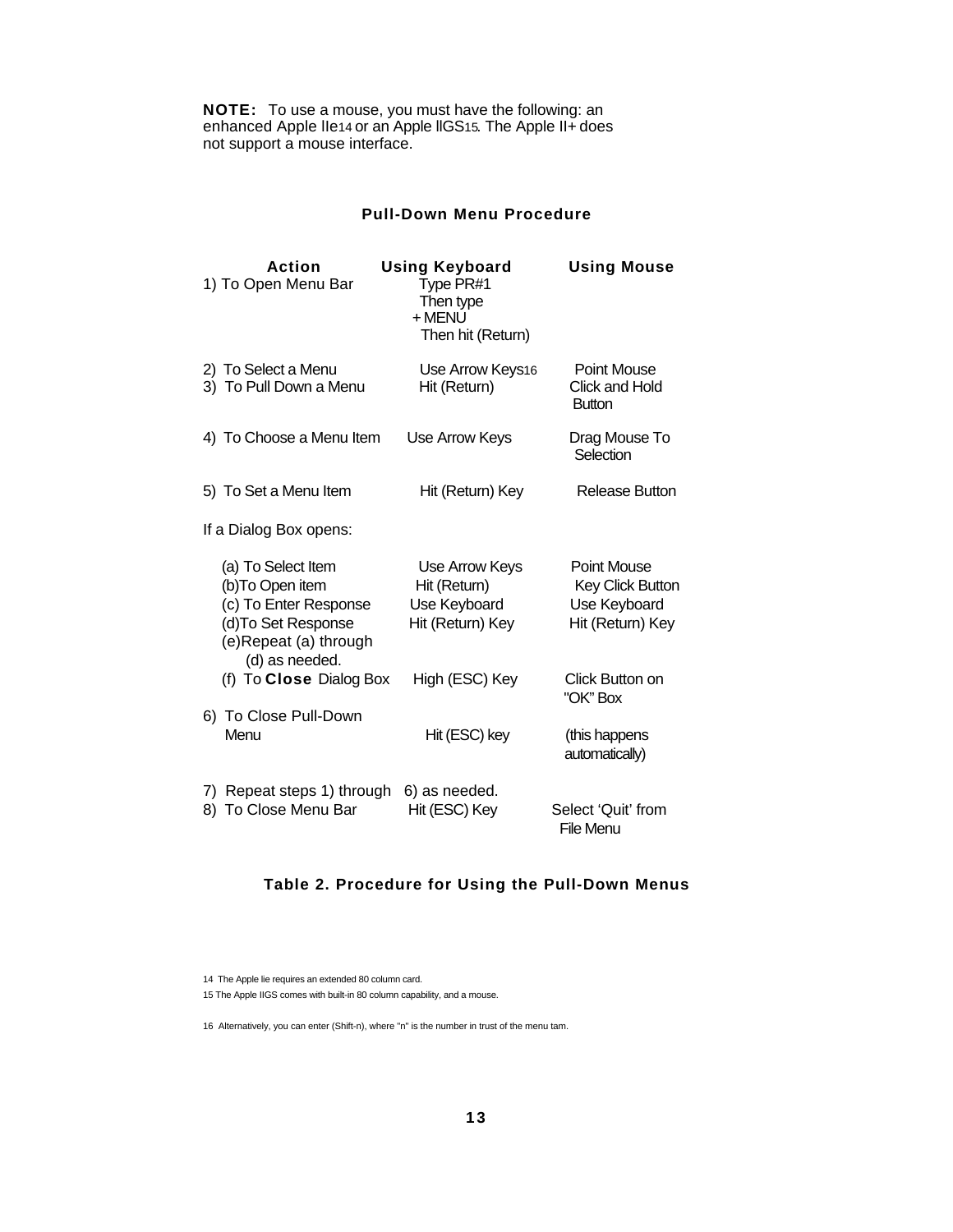# <span id="page-14-0"></span>**What You Will See**

## **The Menu Bar**

When the Menu Bar opens, it looks like this:

1. 2. File 3. Format 4, Size 5. Style 6. Graphics

When one of these items is selected, that item will be high lighted and a Pull-Down Menu appears. Select the desired menu using the arrow keys.17

# A **Pull-Down Menu**18

A **Pull-Down Menu** looks like this (the File Menu is used as an example):



When an item is selected, a "check mark"  $(\sqrt{})$  appears next to that item. Some items may have check marks at the same time, while others are mutually exclusive (only one item or the other).

**NOTE:** Three dots (...) are used to indicate that **a Dialog Box**  will appear when selected, providing further selections.

<sup>17</sup> You may also select a menu by entering (Shift-n), where "n" is the number in front of the desired menu.

<sup>18</sup> You get this by sitting (Return) or by clicking the mouse while highlighting a Menu. You may also select a menu item by entering (Shift-n), where n is the number in front of the desired item.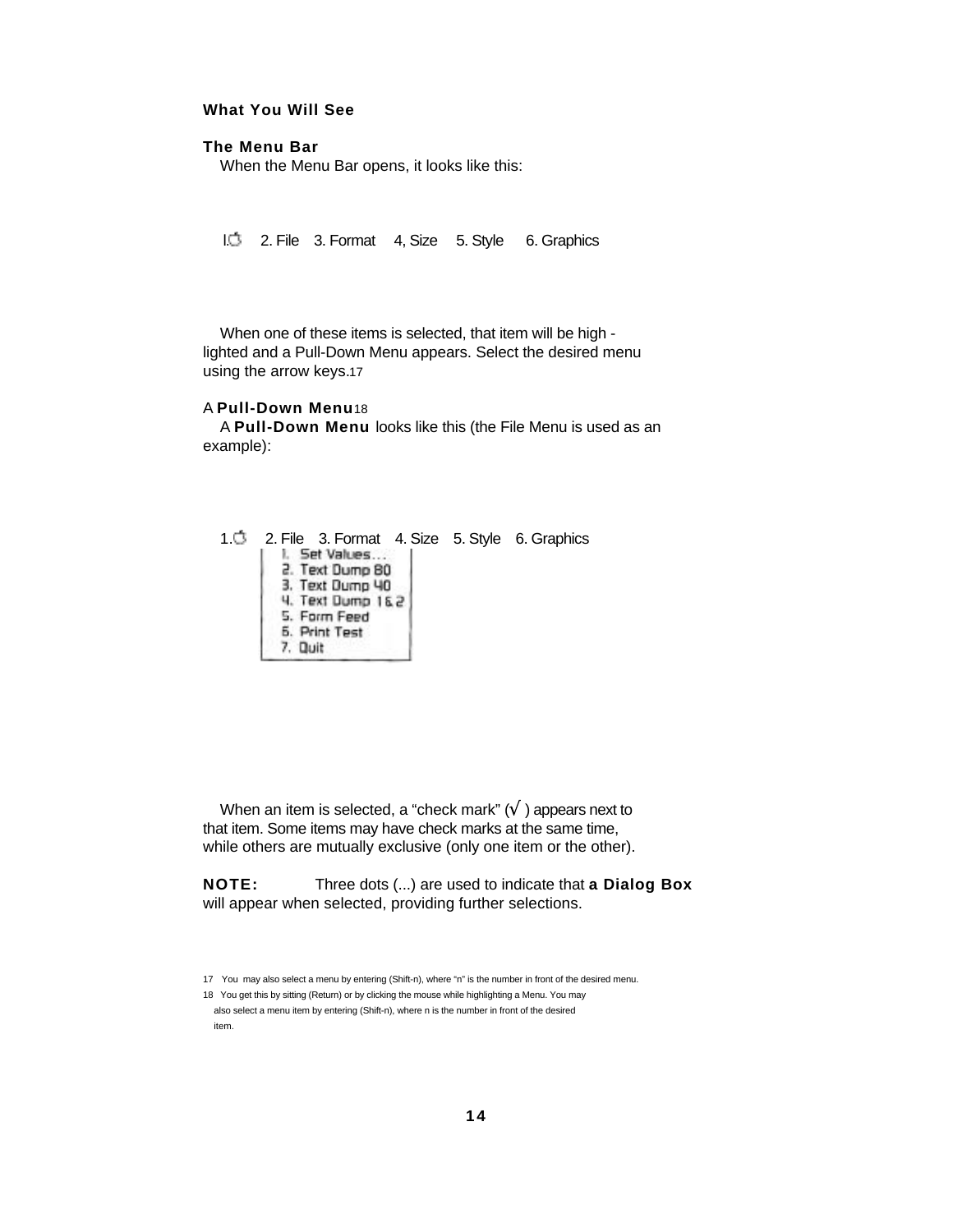# <span id="page-15-0"></span>**A Dialog Box**

**A Dialog Box** looks like this (we use the Set **Values...** item from

the previous example):

1. 3. File 3. Format 4. Size 5. Style 6. Graphics

| Set Values                                                                                      |                                                                                           |
|-------------------------------------------------------------------------------------------------|-------------------------------------------------------------------------------------------|
| $\square$ 1. Bell<br>口 3. BitB<br>$\square$ 5. Hold<br>D <sub>7</sub> Transparent<br>$8$ Color= | D <sub>2</sub> Linefeed<br>D <sub>4</sub> Printer<br>$\square$ 6. Video                   |
|                                                                                                 | □ 0. Black □ 1. Red □ 2. Blue □ 3. Purple<br>□ 4 Yellow □ 5. Orange □ 6. Green □ 7. White |
| 9. Control Character                                                                            |                                                                                           |
|                                                                                                 | 1. $\Box$ 2. Y                                                                            |
|                                                                                                 |                                                                                           |

When a Dialog Box appears, the Pull-Down menu is hidden from view. The name of the Dialog Box is indicated on the top left side of the Dialog Box. The Pull-Down Menu name in the Menu Bar remains highlighted. A "check mark" is also used to indicate which item is selected.

**Using the PRO-GRAPPLER as** a **Desk Accessory** Since the PRO-GRAPPLER has the ability to function as an Apple IIGS Desk Accessory, it provides one of the PRO-GRAP-PLER'S most useful and unique features: **Screen Shot. Screen Shot** is a very powerful feature which allows you to print (dump) whatever is on your screen without having to exit your program! Here's how to do it:

1.Enter "PR#1", then hit (Return). This must be done at some point after you turn on your computer. It is suggested that you make this a part of your normal start-up routine. 2.Enter (Control-  $\ddot{\mathbb{C}}$ -ESC). This brings up the Apple Desk Accessories Menu. You should see the file named PRO-GRAPPLER as one of the files listed. 3.Select PRO-GRAPPLER with the up/down arrow keys (then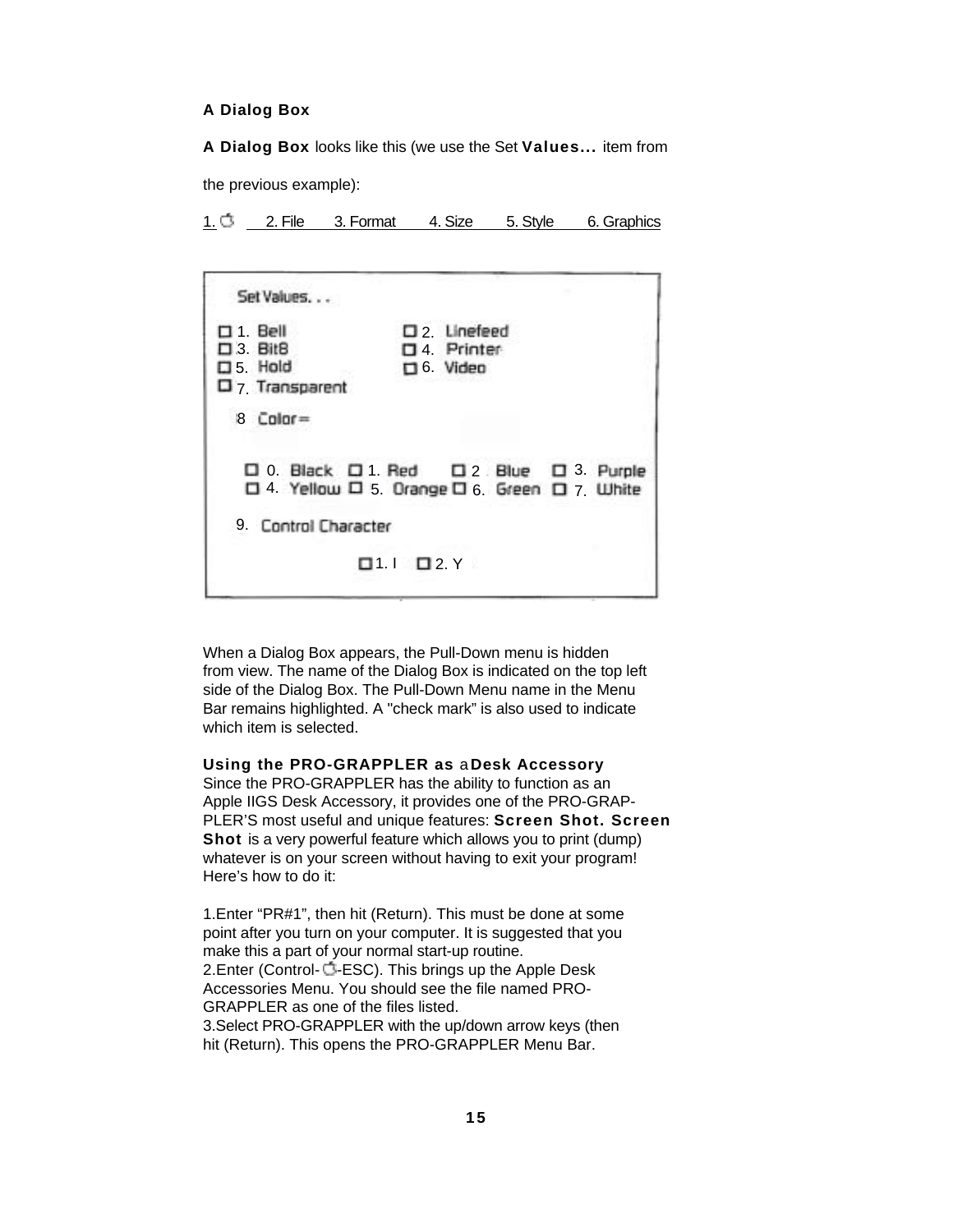- <span id="page-16-0"></span>4.You may now activate any of the PRO-GRAPPLER features from this menu, such as formatting and printing your screen.
- 5.To get back to your original program, first select Quit from the File Menu. This brings you back to the Desk Accessories Menu.
- 6.Now select Quit from the Desk Accessories Menu. This restores the screen you had previously You are now back to your original screen just prior to the Desk Accessories Menu.

# **Using Keyboard Commands**

There are two types of keyboard commands: "+" commands, and (Control-I) commands. These commands can be viewed by pulling down the" "menu in the Menu Bar, then selecting 'PRO-GRAPPLER Commands". They are also listed in Chapter 4- PRO-GRAPPLER COMMANDS.

The '"+" commands use simple English words to represent the various features available from the Pull-Down Menu. These are much easier to remember than the (Control-I) commands which are abbreviated.

The (Control-I) commands are provided to maintain total compatibility with software using the existing Grappler + commands. They are faster to use (when you are familiar with them), and

most programmers actually prefer them over typing out the full name of a "+" command.

There is an equivalent (Control-I) command for every '"+" command. You can use either or both types of commands at any time you wish. The choice is yours.

# **Using "+" Commands**

A ' +" command always begins with a ' +"in front of an

English-like word (such as  $\pm$  ITALIC"), and ends with a space, comma, or carriage return. The space, comma, or carriage return following the "-i-" command is part of the command. They are not sent to the printer.

To activate a command, enter the command as shown. To deactivate a command, precede the command with an 'X".

There are three types of commands:

1.Commands requiring a number (n) to be entered, as in  $"+$  LEFT =  $n$ ".

When you see an "n" after a command, you must enter a number appropriate for that command.

Example: The command " $+$  LEFT = n" requires a number to be entered for the number of spaces of the left margin. The actual entry for a left margin of 6 spaces would be: "+ LEFT=6"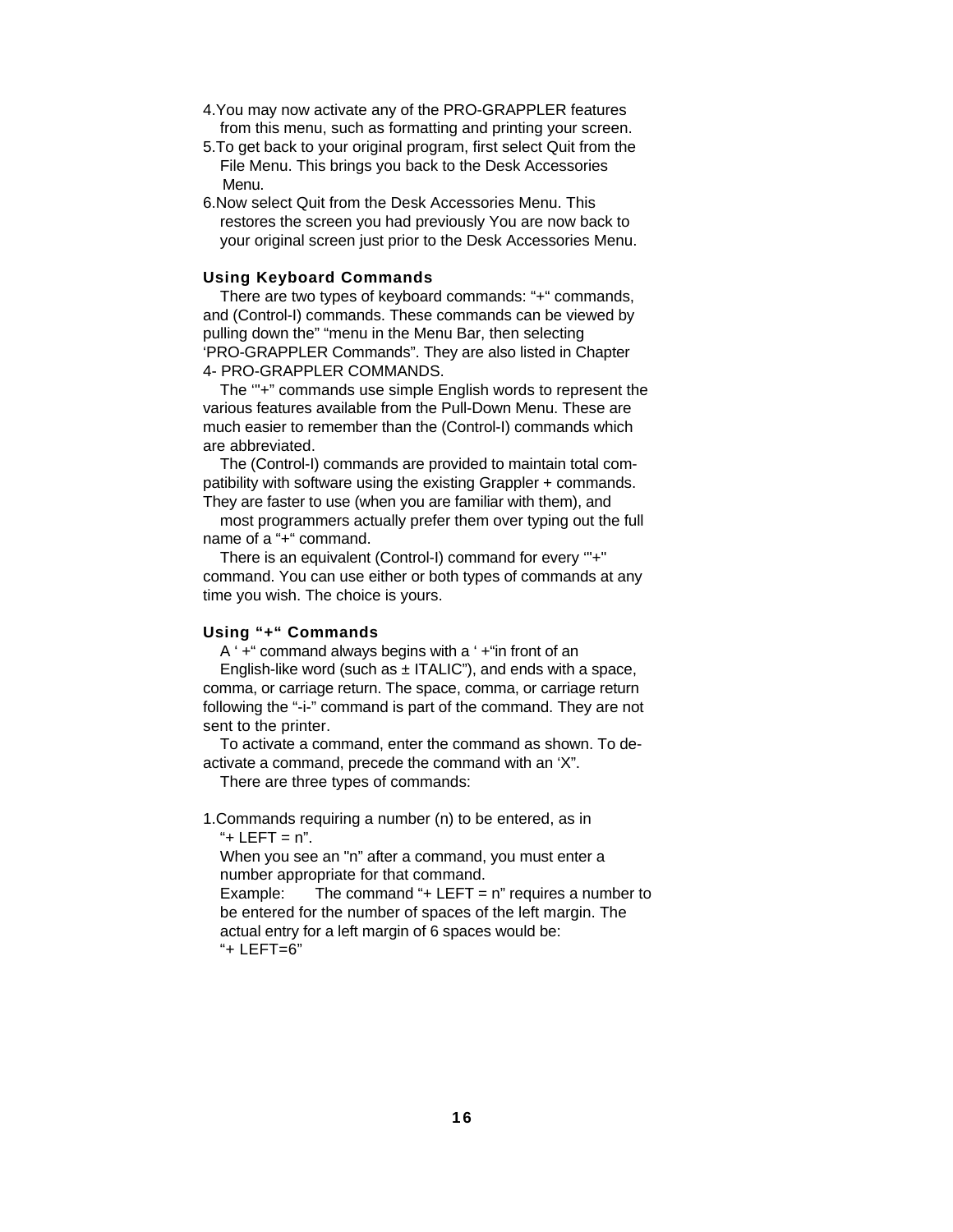<span id="page-17-0"></span>2. Commands requiring a string (T\$) to be entered, as in  $H$ +TITLE =T\$.

When you see a "T\$" after a command, you must enter a string" appropriate for that command. A 'string" is any series of characters, such as a title or heading.

Example: The command "+ TITLE T\$" requires a string to be entered for the title. To have the title "Chapter 1" appear at the top of all pages, the actual entry would be: " $\pm$  TITLE = Chapter 1".

3. Commands using options, such as "+GRAPH,COLOR", where GRAPH is the command and COLOR is the option. Any number of options may be linked together at one time > a comma in front of each option (called "command delimiters") separates them.

Example: The command "+ GRAPH" has options which may be entered. There are several options available, such as ",COLOR" or ", PITCH n". If you wanted to print in color; the entry would be: "+ GRAPH,COLOR". If you wanted to set an Aspect Ratio of 3 (described in Chapter 4), the entry would be:  $' \pm$  PITCH 3". If you want to enter both commands at once, the entry would be: "+ GRAPH,COLOR,PITCH = 3".

# **Using Control Commands**

A (Control-I) is used for Applesoft, Integer BASIC, ProDos, ProDos 16, DOS 3.3, or PASCAL 1.1, A (Control-Y) followed by a "function-specific" mnemonic is used for PASCAL 1.0 or CP/M.

**NOTE:** We assume the use of (Control-I) commands throughout this manual. Be sure to substitute "Y" for "I" if you are using PASCAL 1.0 or CP/M.

Enter (Control-I) commands by the following simple procedure: 1. While holding down the (Control) key, type the letter "I", then release the (Control) key. This is what is meant by (Control-I).19

2. Now type whatever follows the "I", such as 'G" for graphics.

# **Stringing (Control-IG) Commands Together**

Several (Control-IG) commands may be executed with a single command by adding on the "function-specific" part of each command to the first command. Only graphics commands may be strung together.

Example: To print an inverted and rotated color image, the entry looks like this: (Control-IGCIR), where "IG" activates the graphics mode, "C" prints a color image, "I" inverts the image, and "R" rotates the image.

19 If you see (Control  $\Box$ ). hit the " $\Box$ " key instead of the "I", and so on.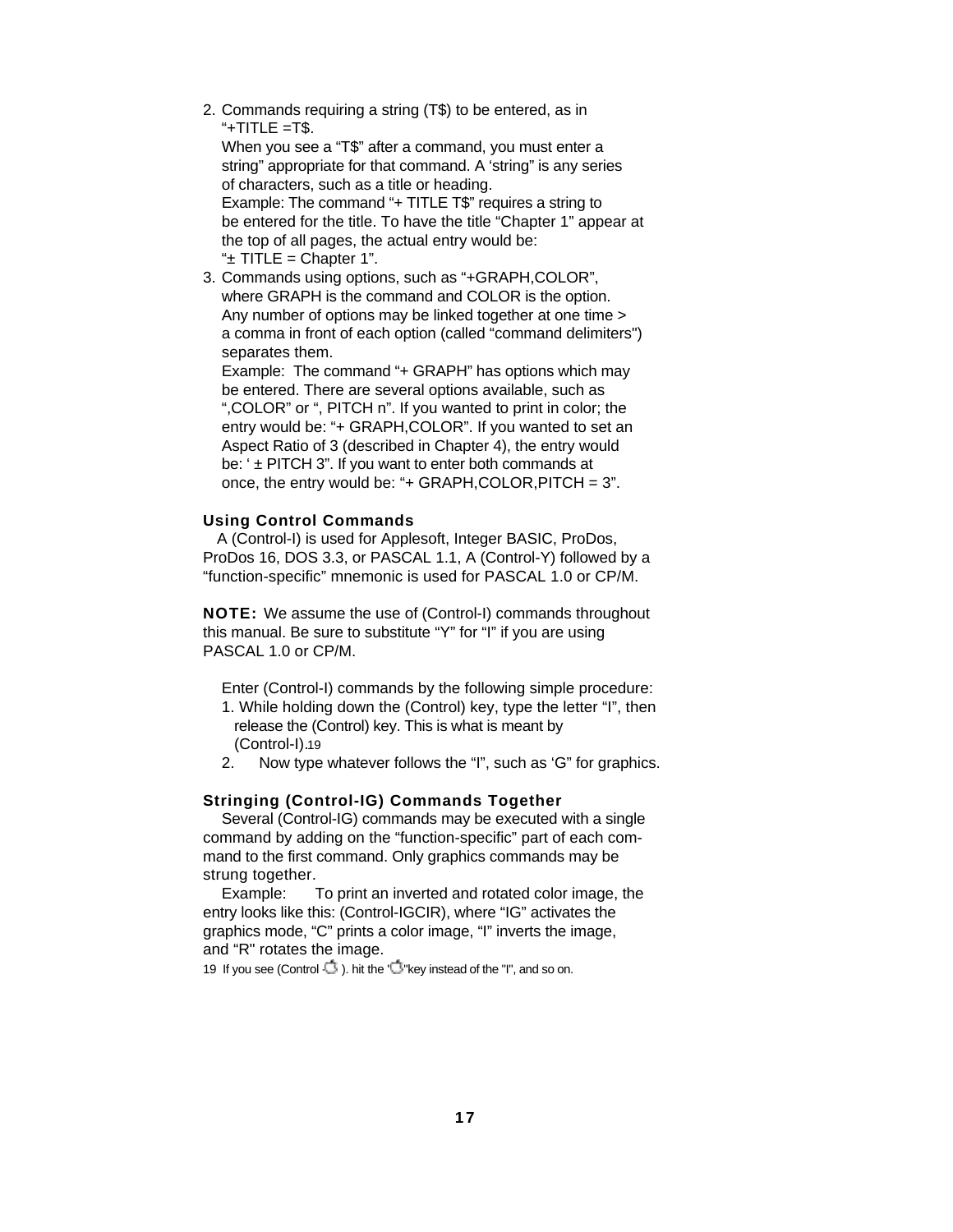# **Using 'PRINT" Statements**

The use of PRINT statements usually requires some knowledge of BASIC programming. Therefore no attempt is made to explain the details. A list of PRINT statements are provided in Chapter 4 for those who wish to use them.

# **TRANSPARENT MODE**

If you have a program (such as Wordstar CP/M, PFS Write, and PFS Graph)which uses the same control codes as the PRO-GRAPPLER, you need to make the PRO-GRAPPLER trans- parent to that program. The Transparent Mode causes the PRO-GRAPPLER to pass all commands on to the printer just like a standard parallel printer controller would.

You can activate the Transparent Mode with a "+" command or a Control code.20 It remains in effect until you turn the PRO-GRAPPLER off, or until you reset the computer.

# **To activate the Transparent Mode**

Type PR#1, enter "+ZAP" or (Control-IT), then hit (Return). This causes the PRO-GRAPPLER to ignore all subsequent control codes until the PRO-GRAPPLER is turned off with a PR#O, or when the computer is reset.

**NOTE:** Characters sent to the printer either from a program or from the keyboard, are not echoed to the screen when in the Transparent Mode.

# **To de-activate the Transparent Mode:**

Type PR#O, then hit (Return), or reset the computer by entering (Control-C -Reset).

# <span id="page-18-0"></span>**PRO-GRAPPLER SCREEN MENUS**

# 1. "  $\circlearrowleft$  " Menu

- **1. About PRO-GRAPPLER**  Provides a brief description of the PRO-GRAPPLER, and displays the copyright notice and PRO-GRAPPLER Version # on screen.
- 2.**PRO-GRAPPLER Commands**  Displays all (Control-I) and "+" commands on the screen for quick reference.
- 3. **DIP Switch Settings**  Displays all DIP switch settings for all supported printers, along with the Transparent Mode setting.
- 4. **Troubleshooting**  Displays common incompatibilities between certain combinations of hardware and software and methods of resolving them.

20 You can also activate the Transparent Mode by setting the DIP switches according to the settings indicated in Table 1 under Transparent Mode. To deactivate the Transparent Mode using the DIP switch, first turn power OFF Then remove the PRO-GRAPPLER board and set the switch positions according to the settings indicated for your printer, then reset the computer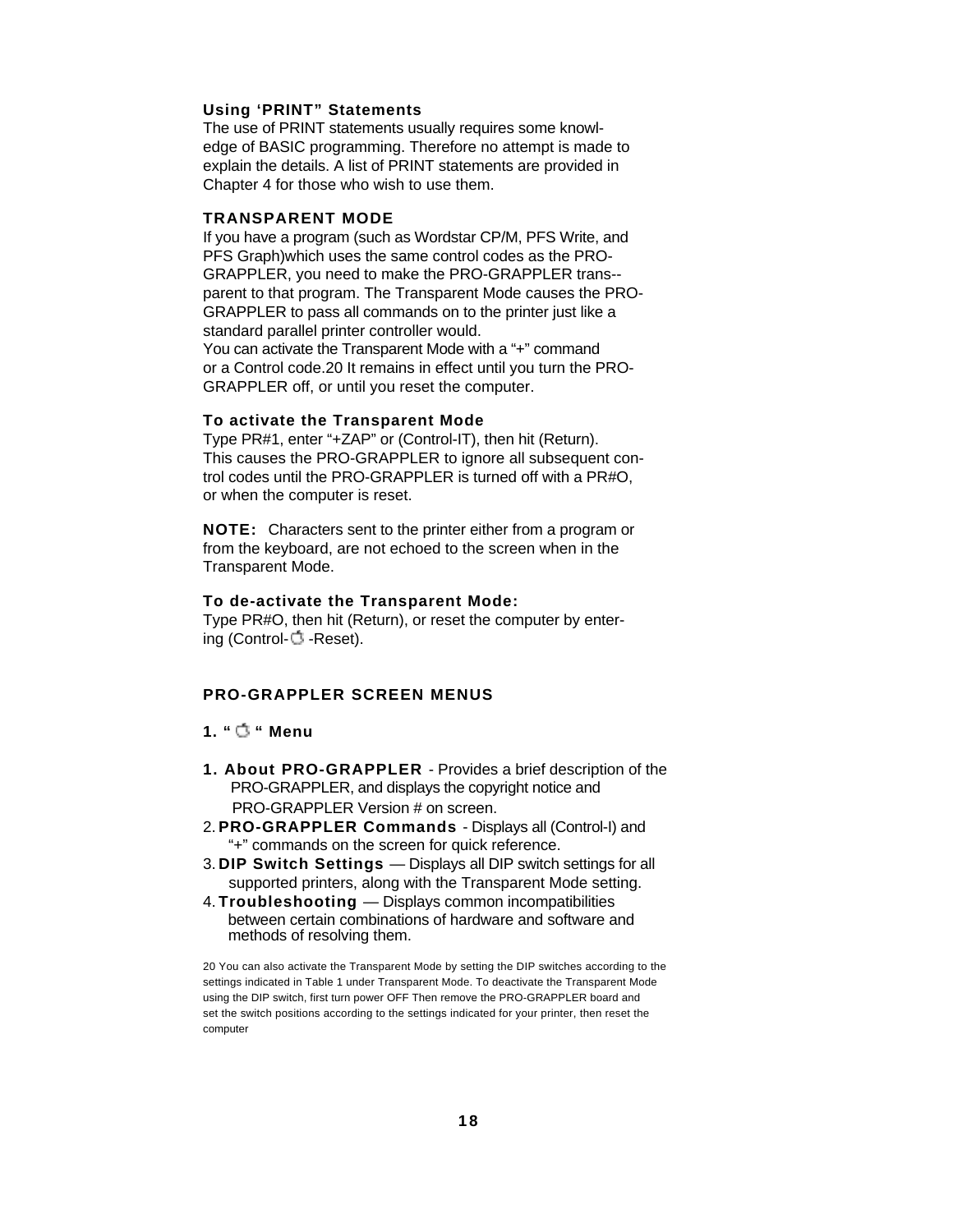# **2."File" Menu**

- **1.Set Values...** When selected, a Dialog Box appears with the following selections (each affect the file as a whole):
- **1.Bell**  When selected, allows the printer bell (or buzzer) to ring, indicating a problem (such as "paper out"). When unselected, prevents the bell from ringing.
- **2.Linefeed**  When selected, automatically appends a linefeed after every carriage return. When unselected, linefeed must be generated by software.
- **3.Bit8**  When selected, allows the eighth (high order) bit to be sent to the printer. When unselected, prevents the eighth bit from being sent to the printer. Some printers use the eighth bit to set an alternate character set for special print formatting such as italics and block graphics. The standard character set may not be available when Bit8 is selected.
- 4. **Hold**  When selected, the values entered in the Format, Style, and Size Menus are held (or "fixed") and are automatically set the next time you turn on your PRO-GRAPPLER. When unselected, the normal (default) values are used.

**Note:** All special settings are lost when power is turned off

- **5. Video**  When selected, text sent to the printer is also sent to the screen. When unselected, text is only sent to the printer.
- **6.Transparent**  When selected, the PRO-GRAPPLER operates as a normal ('dumb") printer controller and forwards all print commands directly to the printer. When unselected, the PRO-GRAPPLER operates as an "intelligent" printer controller and interprets all (Control-I) commands to the printer.
- <span id="page-19-0"></span>**7. Color** — Selects the ribbon color to be used for printing:
	- **0** . Black **1** . Red **2** . Blue **3.** Purple
	- **4.** Yellow **5.** Orange **6.** Green
- **8.Control Character**  Selects the control character recognized by the PRO-GRAPPLER for print commands. Use "I" when using Applesoft BASIC, DOS 3.3, ProDos, ProDos 16, PASCAL 1.1, or Integer BASIC. Use "Y" when using PASCAL 1.0, or CP/M. 1.1 2.Y
- **2.Text Dump 80**  Prints from an 80 column wide screen (for Apple lie systems using an Apple 80 column board, or for an Apple IIGS in 80 column mode).
- **3. Text Dump 40** Prints from standard 40 column wide screen.
- 4. **Text Dump 1 & 2** —Prints two 40 column text pages side-byside (page 1 on the left, page 2 on the right).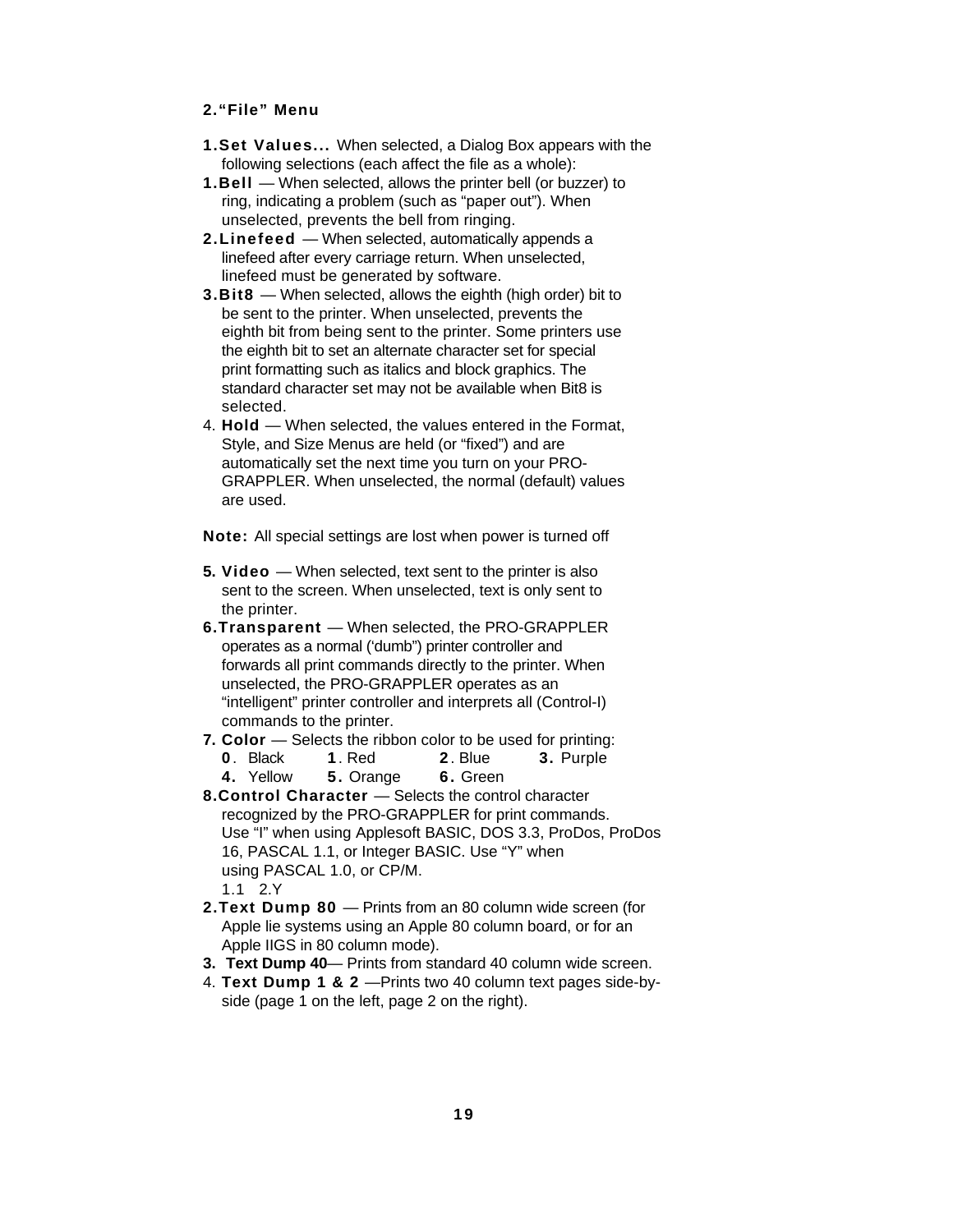- <span id="page-20-1"></span>**5.Form Feed** — Sends a "top-of-form" command to the printer each time this command is issued. This advances the paper to the next page.
- **6.Print Test**  Prints the standard Alpha-Numeric character set in its entirety.
- **7.Quit**  Returns you to where you were in the program just prior to calling the Menu Bar.

# **3. Format" Menu**

- **1. Page Set-up.. .**A Dialog Box appears with the following selections:
	- **1. Left Margin = The Sets the left margin, as** measured from the left edge of the paper. User may enter any number desired (within range of the printer).
	- **2.Right Margin** = \_\_\_\_\_\_\_\_\_\_ Sets the right margin to the number of spaces entered here, as measured from the left edge of the paper. A carriage return is generated at the first space after the right margin setting, but before the end of the line if set by the Line Length command. This helps to prevents words from being split (this is often called 'wordwrap"). A value of "0" disables this command.
	- **3.Line Length** = \_\_\_\_\_\_\_\_\_\_ Sets the length of a line, as **measured** in characters from the left edge of the paper (not the left margin). A carriage return is generated after the last character or space of the line as specified (except when a Right Margin is set — see Right Margin preceding). Text is not echoed to the screen during printing when this command is selected. Line Length should be selected before Right Margin. A value of "0" disables the carriage return. The carriage return must be provided by your Apple program.<br>4. Page Length
	- **Sets the number of lines** between the Title and Footer lines. The printer generates six (6) line feeds after the last line printed (or after the Footer line, if used). This allows the perforation between pages to be automatically skipped if the number of lines is set properly21 A value of "0" disables the automatic six line feeds.
		- **5. Lines/Inch** = \_\_\_\_\_\_\_\_\_\_ Sets the number of lines per inch according to the following selections: **1** .6 **2** .8

<span id="page-20-0"></span>**NOTE:** If you select 8 lines/inch, you must a/so select the proper page length if you want the printer to skip the perforation for each page.

<sup>21</sup> The Page Length Should be 60 if no Title or Footer is used; 59 if a Title or Footer,is used; and 58 it both are used. This will maintain proper page positioning or 8 1/2' it paper.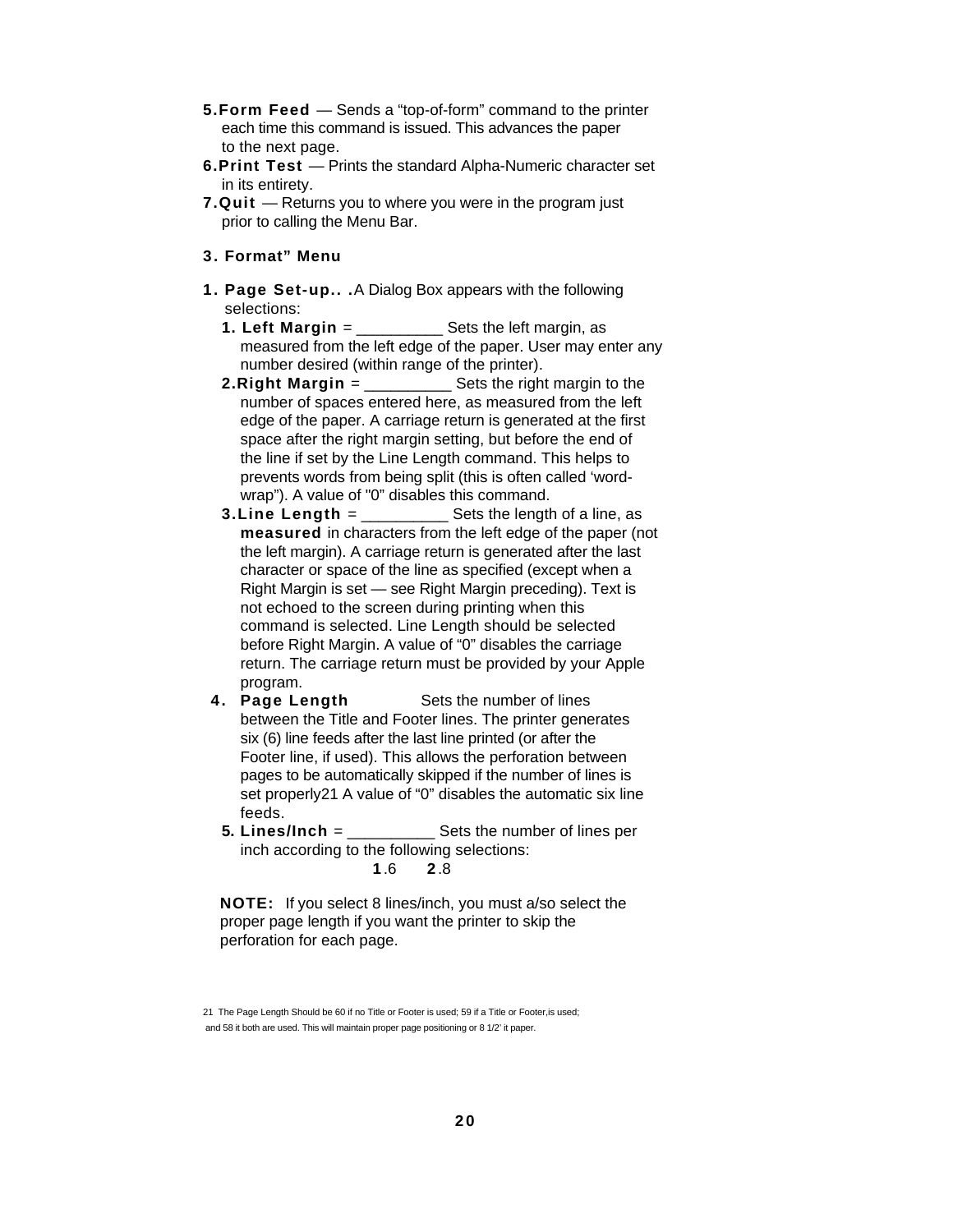- 2. **Set Titles... A** Dialog Box appears providing a space to type in a title you want printed at the top of every page (like a running header). The Title is the first line printed on the page. It is limited to one line of 50 characters.
- 3**. Set Footers.** . . A Dialog Box appears providing a space to type in a footer you want printed at the bottom of every page. The Footer is the last line printed on the page. It is limited to one line of 50 characters.
- 4. **Page Numbers...** A Dialog Box appears providing the following selections:
	- 1. **Page Numbering On**  When on, prints the page number (numeric only) at the right margin on the Footer line.
	- 2. **Start From** # \_\_\_\_\_\_\_\_\_\_ Prints page numbers starting with the indicated number

# **4.'Size" Menu**

The following commands provide a selection of text sizes to be printed. These sizes vary according to the printer you use.

- **1. Expanded**  The text size you selected is horizontally elongated by a factor of two.
- **2.**
- **3.**
- **4.** (Pitches vary according to your printer)
- **5**.
- **6.**

# **5."Style" Menu**

- **1. Draft**  This allows printing draft copies faster.
- **2. Double-Strike**  The printer emphasizes text by printing each line twice (two separate passes). This creates a Bold look.
- **3. Emphasized** —The printer emphasizes text by striking each dot twice during a single pass. The second dot is slightly offset from the first dot, creating a Bold look to the text. This is usually the preferred way of creating Bold text.
- **4. NLQ**  Text is printed using Near Letter Quality" printing.
- **5**. **Headline**  Text is printed using Expanded and Emphasized

 features. This is useful for headlines and other unique text applications.

- **6.** Proportional Text is printed with a proportional style type.
- **7. Underline**  Each character is underlined when printed.
- **8. Italic**  Each character is italicized when printed.
- **9. Sub-Script** Each character is sub-scripted when printed.
- **1 0**. **Super-Script**  Each character is super-scripted when printed.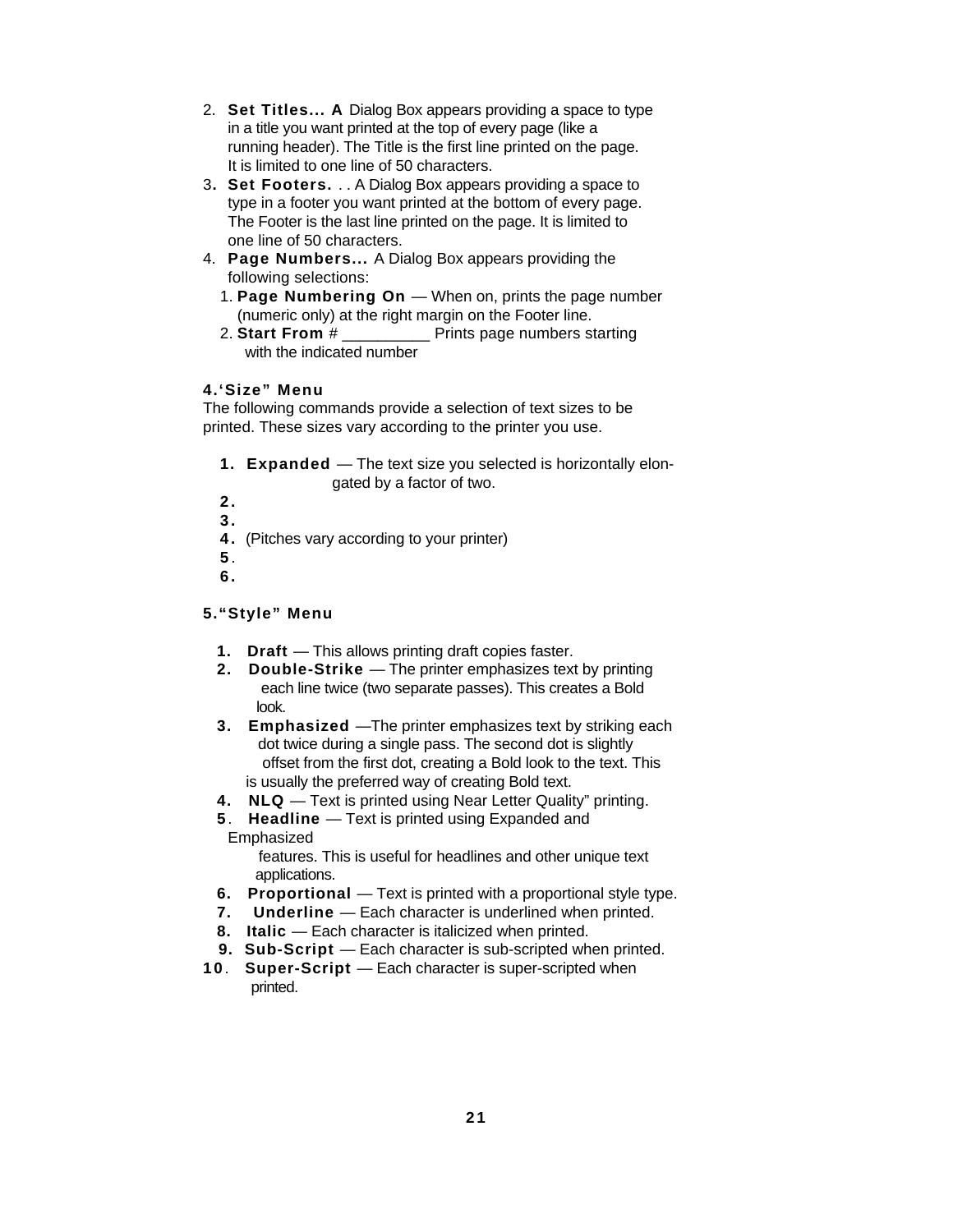# <span id="page-22-0"></span>**6."Graphic" Menu**

Provides selections for printing graphics. Unlike text commands, which remain in effect until cancelled, you must select options each time you want a screen dump.

- 1. **Print** Causes the printer to start printing the graphics you currently have in the Hi-Res screen memory.
- 2. **Screen Type...** A Dialog Box appears providing the following selections:
	- 1. **Mix Text and Graphics**22 Prints the graphics screen plus the tour-line text window beneath it. The printing begins 20 spaces from the left edge of the paper.
	- 2. **Page** 1 Prints the Hi-Res graphics image from Page 1. Each white screen dot is printed with a black dot.
	- 3. **Page** 2 Prints the Hi-Res graphics image from Page 2 instead of Page 1.
	- 4. **Side-By-Side**23 Prints both Hi-Res graphics images (Page 1 on the left, Page 2 on the right).
	- 5. **Double Hi-Res**24 Prints the Double Hi-Res graphics image.
	- 6. **Super Hi-Res**  Prints a graphics image using the 320 x 200 or 640 x 200 dot screen memory. Only available from the Apple IIGS
- 3. **Invert**  Prints the "inverse" image as seen on the screen. Normally, white dots on the screen print as black dots on paper. This results in an image which looks like a photographic negative. The Invert command produces an image much like a photograph, where the black portions on the screen print as black on paper.
- 4. **Rotate**25 Prints the graphic screen image rotated 90 degrees clockwise.
- 5. **Color**  When selected, prints a color graphics image as defined by the colors in the image itself. When unselected, prints in black and white.
- 6. **Hi-Density**  The printer double-strikes each dot during a single printing pass, and prints in only one direction (this provides a high-quality image).
- 7. **Aspect Ratio**26.**..** A Dialog Box appears providing a selection from 1 to 6. Only the Epson FX, RX, and LX series printers provide this feature. Consult your Epson manual for details on the ratio's.
- 22 Cannot be used with Rotate, Double-Size, or Left Margin options.
- 23 Cannot be used with Rotate or Double-Size options.
- 24 Thin is a special Apple lIe Rev B or later option It is not available with Apple It or II **+.**  Cannot be uses with Rotate or Double e-Size options.
- 25 Only Hi-Res graphics can be rotated. Teat cannot be rotated.
- 26 The Aspect Ratio is a measurement of the width of an image relative to the height of that image.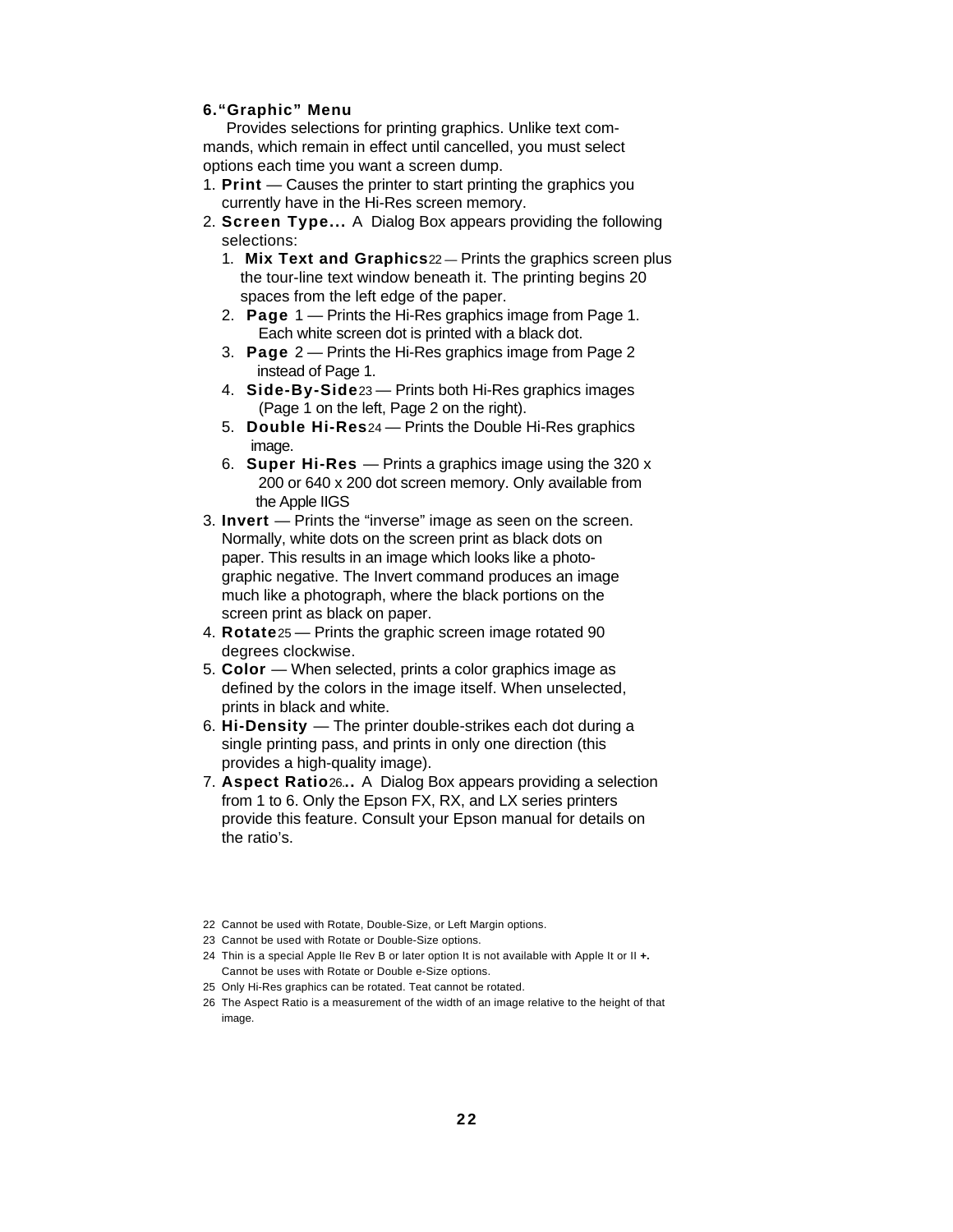- **8. Page Position..**. A Dialog Box appears providing a choice of positions:
	- **1. Center: Narrow Carriage**  Prints the image centered on a 8 1/2" carriage.
	- **2. Center: Wide Carriage** Prints the image centered on a 14" carriage. Be sure your printer has a wide carriage.
	- **3.** Left Margin When selected, prints image using the Left Margin set in the Format menu. When unselected, prints image centered on an 8 1/2" carriage.
- **9. Enlargement...** A Dialog Box appears providing a choice of enlargements of the printed screen image:
	- **1. Double Size**  Prints the image with four dots for every screen dot (two in the vertical direction and two in the horizontal direction). This results in an image twice the normal size.
	- **2. Custom Size** Prints the image using X" dots for each screen dot in the horizontal direction (XMAG), and "Y" dots for each screen dot in the vertical direction (YMAG):
		- **1. XMAG** \_\_\_\_ **2. YMAG** \_\_\_\_
- **10. Window Set**  Allows you to print a portion of your image by setting a window over the part you want printed. When selected, your screen image is displayed temporarily with a small box located near the top left corner of the screen. The

First, position the box with the arrow keys (or drag with the mouse) such that the top left corner of this box aligns with the top left corner of the desired window. Then hit (Return) to set this position (or click the button if using a mouse).

 Next, position the lower right corner of the box such that it aligns with the lower right corner of the desired window. Again, use the arrow keys (or drag with the mouse). You now see a window which contains the image you will print. Then hit (Return) to set this position (or click using a mouse). If you want to make changes at this point, repeat step 10 until you are satisfied, then print.

# **PRO-GRAPPLER COMMANDS**

Menu name's are listed, along with the equivalent "+" command, (Control-I) command, and PRINT statement. A brief description of each command is also provided, If you need more detail about a particular command, please refer to the description provided in Chapter 3 — PRO-GRAPPLER Menus.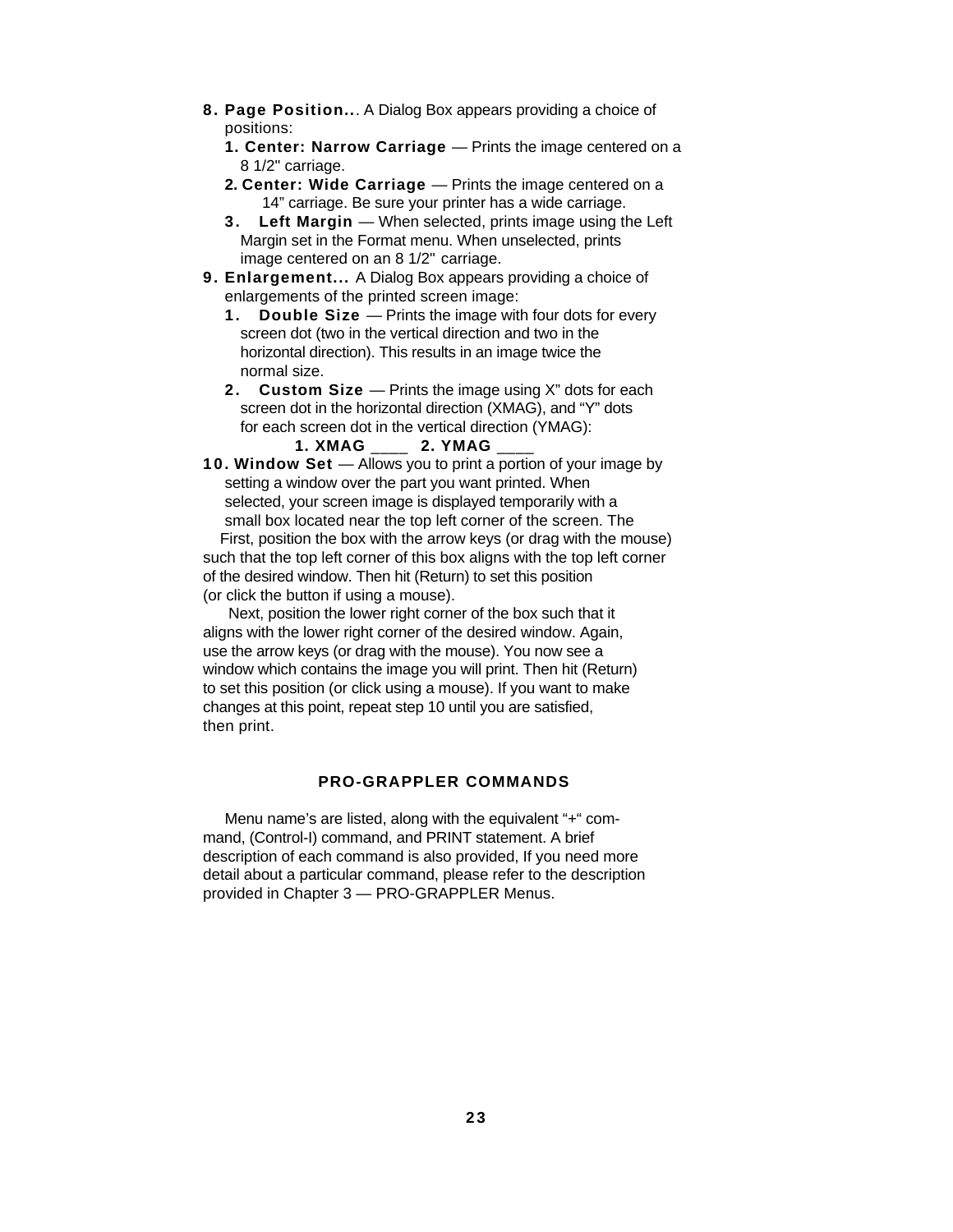<span id="page-24-0"></span>

| <b>General Commands</b><br>"+"<br><b>PRINT</b> |                                                                      |                                                                                                                                                    |                         |  |
|------------------------------------------------|----------------------------------------------------------------------|----------------------------------------------------------------------------------------------------------------------------------------------------|-------------------------|--|
|                                                | <b>Menu Name Command</b>                                             | (Control-I)                                                                                                                                        | Statement <sub>27</sub> |  |
| <b>Bell</b>                                    | $+$ BELL<br>the printer                                              | (CONTROL-IB)<br>Allows Bell (Control-C) command to be sent to                                                                                      | ? CHR\$(9);"B"          |  |
|                                                | $+ XBEL$<br>Cancels the Bell command.                                | (Control-IC)                                                                                                                                       | ? CHR\$(9); "C"         |  |
| Bit8                                           | $+ BIT8$                                                             | Control-IH)<br>Allows Bit 8 to be sent to the printer                                                                                              | ? CHR\$(9);"H"          |  |
|                                                | +XBIT8<br>Cancels Bit 8.                                             | (Control-IX)                                                                                                                                       | ? CHR\$(9);"X"          |  |
| <b>Printer</b>                                 | $+$ EXIT                                                             | (Control-le)<br>Turns printer port off and restores normal screen                                                                                  | ? CHRS(9);"e"           |  |
|                                                | restored as an output device.                                        | output. It an 80 column card was initialized, it is                                                                                                |                         |  |
| <b>Hold</b>                                    | + HOLD<br>printer port.                                              | (Control-IFA)<br>Retains current values during initialization of                                                                                   | ? CHR\$(9);"FA"         |  |
|                                                | +XHOLD<br>printer port.                                              | (Control-IQA)<br>Restores to default values upon initialization of                                                                                 | ? CHR\$(9);"OA"         |  |
| Video                                          | $+$ MENU                                                             | (Control-IFM)                                                                                                                                      | ? CHR\$(9);"FM"         |  |
|                                                | Displays the Menu Bar<br>+ VIDEO                                     | (Control-II)                                                                                                                                       | ? CHR\$(9);"I"          |  |
|                                                | Echo's printer output to screen.<br>+VIDEO<br>Cancel's printer echo. | (Control-IOV)                                                                                                                                      | ? CHR\$(9);'Qv"         |  |
| <b>Transparent +ZAP</b>                        |                                                                      | (Control-IT)<br>Instructs PRO-GRAPPLER to ignore all further (Control-I)                                                                           | ? CHR\$(9);"T"          |  |
|                                                | printer                                                              | commands until re-initialized. This is the 'Transparent" mode.<br>List Commands + COMMAND (Control-IFC)<br>Prints all PRO-GRAPPLER commands to the | ? CHR\$(9);"FC"         |  |
| <b>List DIP</b><br>Switch's                    | + DIP<br>Transparent Mode.                                           | (Control-IFO)<br>Prints all DIP Switch settings for all supported printers, and for the                                                            | ? CHR\$(9);"FD"         |  |
| Trouble-<br>shooting                           | +TROUBLE                                                             | (Control-IFT)                                                                                                                                      | ? CHR\$(9);"FT"         |  |
| <b>Print Test</b>                              | $+TEST$<br>iliar to Printer Self-Test.                               | Prints Troubleshooting information to the printer<br>(Control-IFS)<br>Prints the entire alpha-numeric character set. Sim-                          | ? CHR\$(9);"FS"         |  |

27 A "?" is used in place of "PRINT".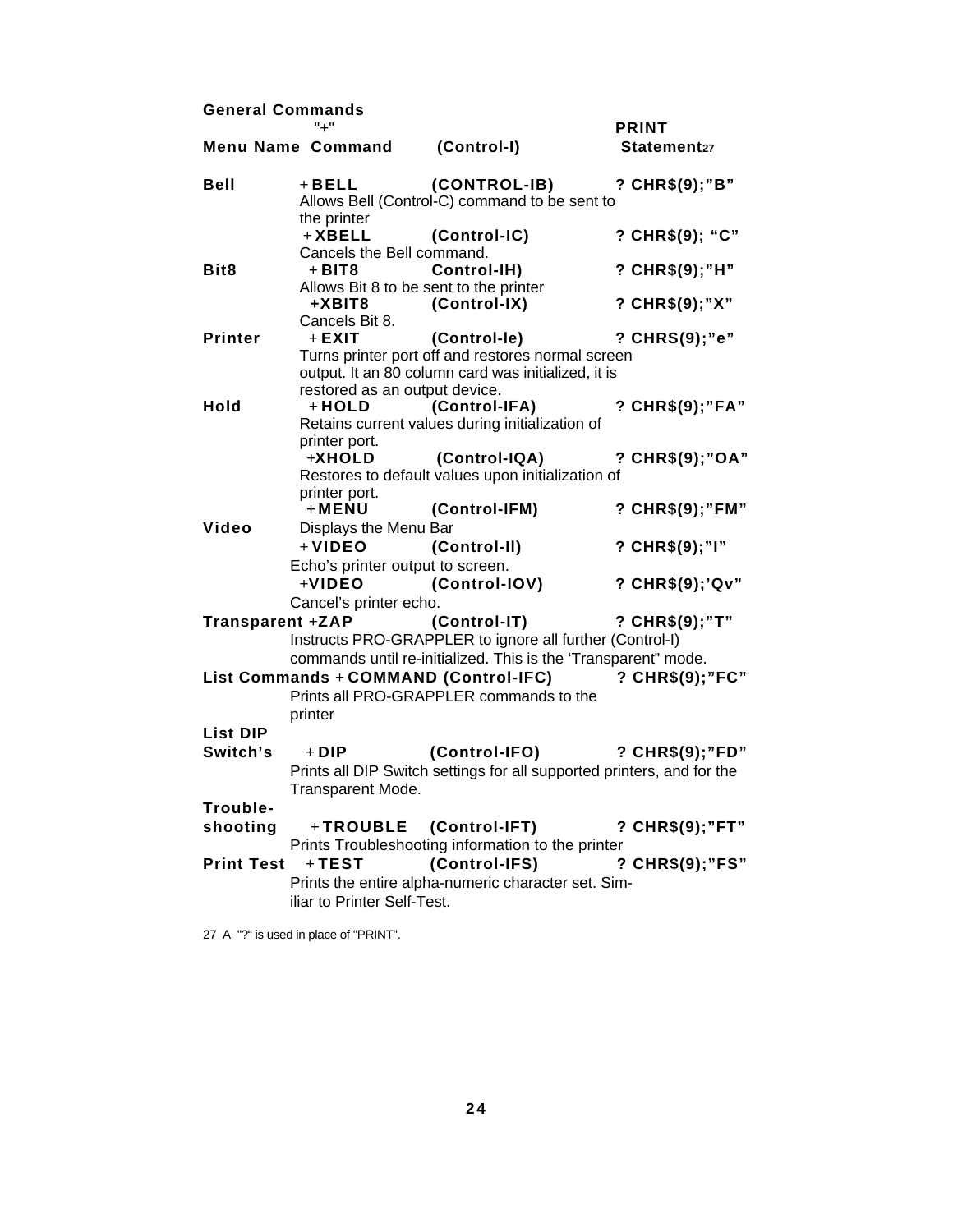# **TEXT FORMATTING AND STYLE COMMANDS**

<span id="page-25-0"></span>

| <b>Menu Item</b>   | "+" Command (Control-I)                 |                                                                                | <b>PRINT Statement</b>        |
|--------------------|-----------------------------------------|--------------------------------------------------------------------------------|-------------------------------|
| <b>Italic</b>      | +ITALIC<br>Puts printer in Italic mode. | (Control-IWI)                                                                  | ? CHR\$(9);"WI"               |
|                    | +XITALIC<br>Cancels Italic command.     | (Control-IQI)                                                                  | ? CHR\$(9);"QI"               |
| <b>Draft</b>       | +DRAFT<br>Puts printer in Draft mode.   | (Control-I WD)                                                                 | ? CHR\$(9);'WD'               |
| <b>NLO</b>         | $+ NLO$                                 | (Control-IWN)                                                                  | ? CHR\$(9);"WN"               |
|                    |                                         | Puts printer in Near Letter Quality mode.                                      |                               |
|                    | $+XNLQ$<br>Cancels NLQ command.         | (Contml-IQN)                                                                   | ? CHR\$(9);"ON'               |
|                    | Double-Strike + DBLSTRIKE (Control-IWI) |                                                                                | ? CHR\$(9);"WL"               |
|                    |                                         | Puts printer in Double-Strike mode.                                            |                               |
|                    |                                         | +XDBLSTRIKE (Control-IQL)                                                      | ? CHR\$(9);"QL'               |
|                    | Cancels Double-Strike command.          |                                                                                |                               |
| <b>Emphasized</b>  |                                         | + EMPHASIZED (Control-IWE)                                                     | ? CHR\$(9);"WE"               |
|                    |                                         | Puts printer in Emphasized mode.<br>+XEMPHASIZED (Control-IQE) ? CHR\$(9);"QE" |                               |
|                    | Cancels Emphasized command.             |                                                                                |                               |
| Color              |                                         | $+$ COLOR = n (Control-InMC)                                                   | ? CHR\$(9);'nMC"              |
|                    | Sets the ribbon color where:            |                                                                                |                               |
|                    | $n = 0$                                 |                                                                                | <b>Black</b>                  |
|                    | $n = 1$                                 |                                                                                | Red                           |
|                    | $n = 2$                                 |                                                                                | <b>Blue</b>                   |
|                    | $n = 3$                                 |                                                                                | Purple                        |
|                    | $n = 4$                                 |                                                                                | Yellow                        |
|                    | $n = 5$                                 |                                                                                | Orange                        |
|                    | $n = 6$                                 |                                                                                | Green                         |
| <b>Custom Font</b> | + CUSTOM                                | (Control-IFO) ? CHR\$(9);'FO"                                                  |                               |
|                    |                                         | Prints using a custom font which is downloaded                                 |                               |
|                    |                                         | to the printer. Not all printers support                                       |                               |
|                    | downloadable fonts.                     |                                                                                |                               |
|                    | +XCUSTOM                                |                                                                                | (Control-IQO) ? CHR\$(9);"QO" |
|                    |                                         | Cancels Custom Font command. Restores to                                       |                               |
| <b>Headline</b>    | normal printing.<br>$+HEAD$             | (Control-IWH)                                                                  | ? CHR\$(9);'WH'               |
|                    | Puts the printer into Headline          |                                                                                | mode.                         |
|                    | +XHEAD                                  | (Control-IQH)                                                                  | ? CHR\$(9);"OH"               |
|                    |                                         | Cancels Headline command.                                                      |                               |
| <b>Left Margin</b> | $+LEFT=n$                               | (Control-InL)                                                                  | ? CHR\$(9);'nL'               |
|                    |                                         | Sets left margin to "n" spaces from left edge of                               |                               |
|                    | paper                                   |                                                                                |                               |
|                    | + LINFEED                               | (Control-IA)                                                                   | ? CHR\$(9);'A"                |
|                    |                                         | Appends a Line Feed to each Carriage Return.                                   |                               |
|                    | +XLINFEED<br>Cancels Line Feed command. | (Control-IK)                                                                   | ? CHR\$(9);"K"                |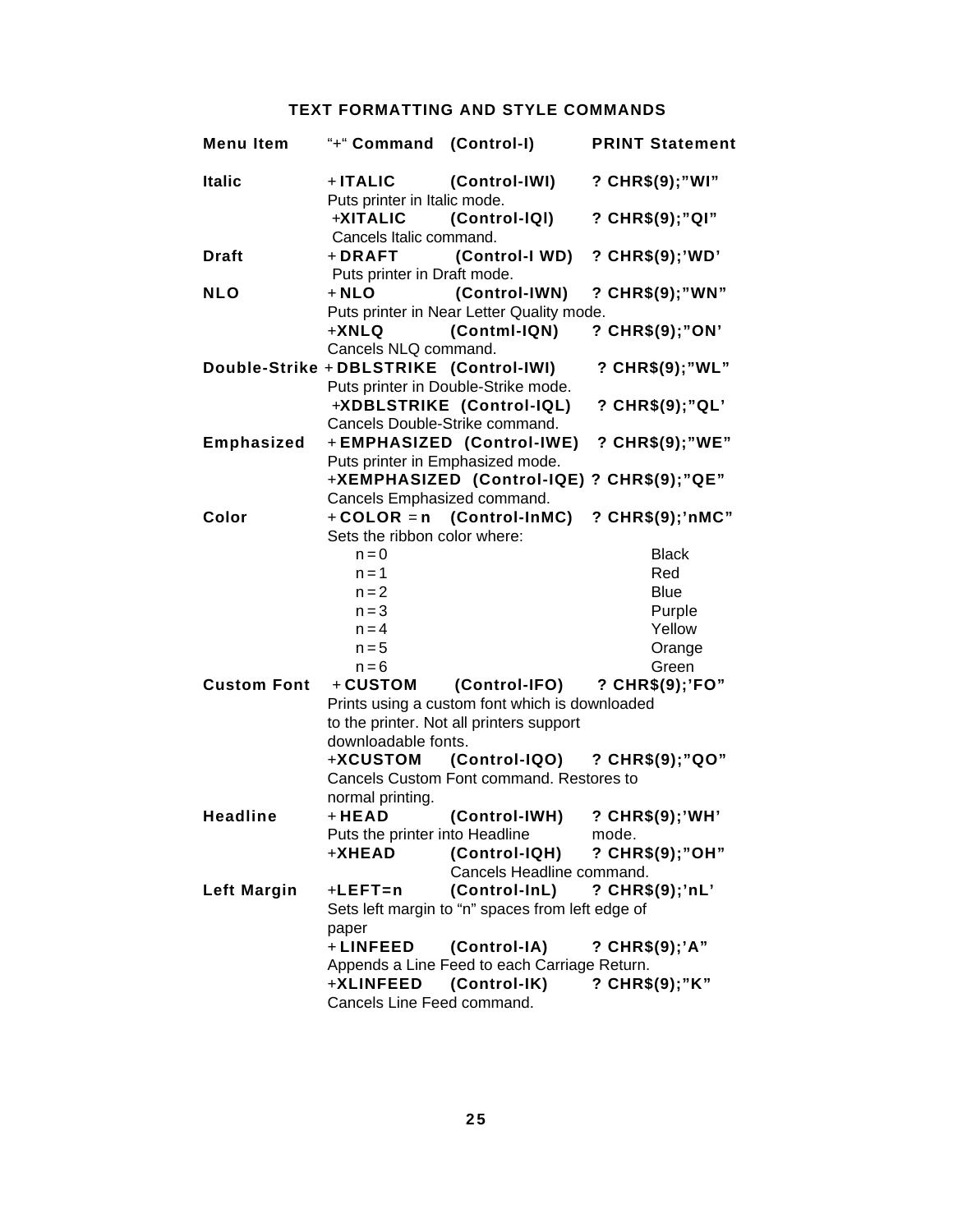|                            | Line Length + LINELEN - n (Control-InN) ? CHR\$(9);"nN" |                               |                                 |
|----------------------------|---------------------------------------------------------|-------------------------------|---------------------------------|
|                            | Sets Line Length to 'n" characters ( $n = 0$ to 255)    |                               |                                 |
|                            | with a Carriage Return. A value of 0" disables          |                               |                                 |
|                            | line formatting.                                        |                               |                                 |
| Lines/Inch                 | $+$ LINES = n                                           |                               | (Control-InMI) ? CHR\$(9);"nML' |
|                            | Sets the number of lines per inch, where:               |                               |                                 |
|                            | $n = 6$                                                 | Six lines/inch                |                                 |
|                            | $n = 8$                                                 | Eight lines/inch              |                                 |
|                            | Page Length + PAGELEN n (Cantrol-InP) ? CHR\$(9);"nP"   |                               |                                 |
|                            | Sets the page length to "if' lines. Six carriage        |                               |                                 |
|                            | returns are generated after "n 'lines are printed. A    |                               |                                 |
|                            | value of "0" disables this command.                     |                               |                                 |
| Page                       |                                                         |                               |                                 |
| Numbering                  | +PAGE# n                                                |                               | (Control-InMG) ? CHR\$(9);"nMG" |
|                            | Prints the page number at the bottom right corner       |                               |                                 |
|                            | of each page, where "n" is the initial page number      |                               |                                 |
|                            | desired (n 0 to 9999).                                  |                               |                                 |
|                            | +XPAGE#                                                 |                               | (Control-IQG) ? CHR\$(9);"QG"   |
|                            | Cancels Page Number command.                            |                               |                                 |
| <b>Expanded</b>            | + PITCH = n                                             |                               | (Control-InMP) ? CHR\$(9);"nMP" |
|                            | Sets printer pitch (characters per inch) to "n",        |                               |                                 |
|                            | where:                                                  |                               |                                 |
|                            | $n = 1$                                                 | Pica                          |                                 |
|                            | $n = 2$                                                 | Elite                         |                                 |
|                            | $n = 3$                                                 | Condensed                     |                                 |
|                            | $n = 4$                                                 | <b>Extended Pica</b>          |                                 |
|                            | $n = 5$                                                 | <b>Extended Elite</b>         |                                 |
|                            | $n = 6$                                                 | <b>Extended Condensed</b>     |                                 |
| Proportional +PROP         |                                                         |                               | (Control-IWR) ? CHR\$(9);"WR"   |
|                            | Sets printer to Proportional mode. Not all printers     |                               |                                 |
|                            | support this mode.                                      |                               |                                 |
|                            | +XPROP                                                  |                               | (Control-IQR) ? CHR\$(9);"OR"   |
|                            | Cancels Proportional command.                           |                               |                                 |
| Right Margin $+$ RIGHT = n |                                                         | (Control-InR) ? CHR\$(9);"nR' |                                 |
|                            | Sets the right margin to "n" characters by              |                               |                                 |
|                            | generating a Carriage Return after the first space      |                               |                                 |
|                            | following 'n" characters. Same as Word Wrap.            |                               |                                 |
|                            | Text Dump 40 + SCREEN (Control-IS) ? CHR\$(9);"S"       |                               |                                 |
|                            | Prints the current 40 column screen to the printer      |                               |                                 |
|                            | Position is 20 spaces from the left edge of the         |                               |                                 |
|                            | paper Not compatible with 80 column text display        |                               |                                 |
|                            | boards.                                                 |                               |                                 |
| Text Dump 80 + TEXT8O      |                                                         | (Control-18S)                 | ? CHR\$(9);"8S"                 |
|                            | Prints an 80 column screen to the printer               |                               |                                 |
| <b>Subscript</b>           | +SUB<br>Sets printer to Subscript mode.                 | (Control-IWB)                 | ? CHR\$(9);"WB"                 |
|                            | $+$ SUP                                                 |                               | ? CHR\$(9);"WP"                 |
| <b>Superscrip</b>          |                                                         | (Control-IWP)                 |                                 |
|                            | Sets printer to Superscript mode.<br>+XSCRIPT           | (Control-IQS)                 | ? CHR\$(9);"QS"                 |
|                            | Cancels both Subscript and Superscript                  |                               |                                 |
|                            | commands.                                               |                               |                                 |
|                            |                                                         |                               |                                 |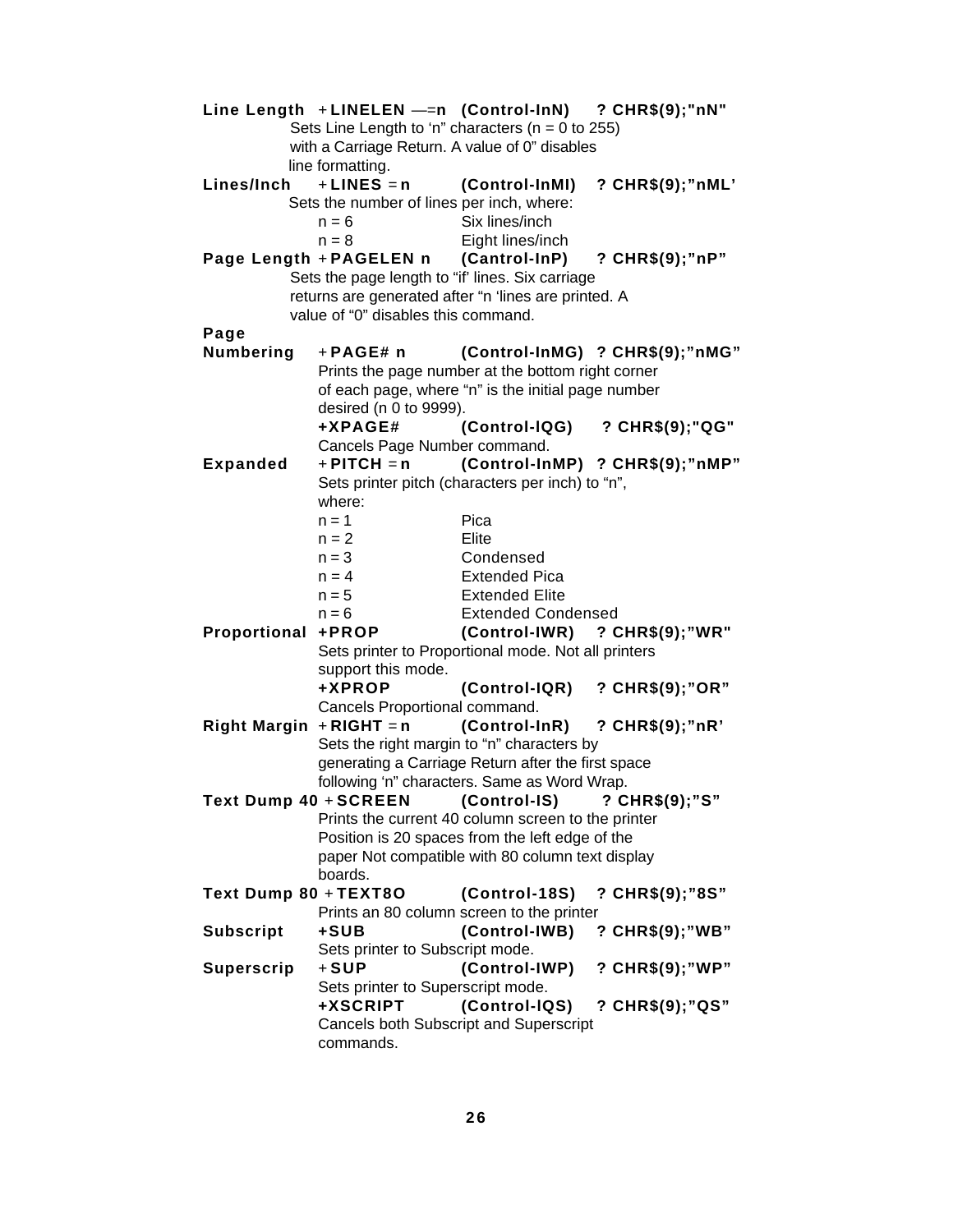<span id="page-27-0"></span>

|                          |             |                                          | (Control-                                           |                                               |
|--------------------------|-------------|------------------------------------------|-----------------------------------------------------|-----------------------------------------------|
| <b>Set Title</b>         |             | $+$ TITLE T\$                            | IYTT\$                                              | ? CHR\$(9);"YT T\$'                           |
|                          |             |                                          | Prints a double-sized string of characters (up to   |                                               |
|                          |             |                                          | 50 characters for "T\$') at the top of each page.   |                                               |
|                          |             | +XTITLE                                  |                                                     | (Control-IQT) ? CHR\$(9);"QT"                 |
|                          |             | Cancels Title command.                   |                                                     |                                               |
|                          |             | (Control-                                |                                                     |                                               |
| <b>Set Footers</b>       |             |                                          |                                                     | $+$ FOOTER = T\$ IYF T\$) ? CHR\$(9);"YF T\$" |
|                          |             |                                          | Prints footer at bottom of each page (the last line |                                               |
|                          |             |                                          | printed after Page Length). Max. 50 characters.     |                                               |
| <b>Form Feed</b>         | +TOP        |                                          |                                                     | (Control-IFP) ? CHR\$(9);"FP"                 |
|                          |             | Sends a Form Feed to the printer         |                                                     |                                               |
| <b>Underline On</b>      |             | + UNDER                                  |                                                     | Control-I WU) ? CHR\$(9); WU"                 |
|                          |             | Sets printer to Underline mode.          |                                                     |                                               |
|                          |             | +XUNDER<br>Cancels Underline command.    |                                                     | (Control-IQU) ? CHR\$(9);"QU"                 |
| <b>About PRO-</b>        |             |                                          |                                                     |                                               |
| <b>GRAPPLER</b>          |             |                                          |                                                     | +VERSION (Control-IV) ? CHR\$(9);"V"          |
|                          |             |                                          | Prints version of PRO-GRAPPLER ROM to the           |                                               |
|                          |             |                                          | printer This is not echoed to the screen.           |                                               |
| <b>Text Dump</b>         |             |                                          |                                                     |                                               |
| 1 & 2                    |             | $+$ PAGE12                               |                                                     | (Control-12S) ? CHR\$(9);"2S"                 |
|                          |             |                                          | Prints 40-column Text Pages 1 and 2 side by side    |                                               |
|                          |             |                                          | (Page 1 on the left, Page 2 on the right). Not      |                                               |
|                          |             |                                          | compatible with 80 column output boards.            |                                               |
| Control                  |             |                                          | (Control-I                                          |                                               |
| <b>Character</b>         |             | + CHANGE                                 |                                                     | (Control-Y) ? CHR\$(9);CHR\$(25);             |
|                          |             |                                          | Changes the Control character from "I" to 'Y".      |                                               |
|                          |             |                                          | Howe ver care should be taken to avoid using a      |                                               |
|                          |             | character already in use by your printer |                                                     |                                               |
| Control                  |             |                                          | (Control-Y                                          |                                               |
| Character                |             | <b>+XCHANGE</b>                          |                                                     | Control-I) ? CHR\$(25); CHR\$(9);             |
|                          |             |                                          | Changes the Control character from Y" back          |                                               |
|                          | to "l'.     |                                          |                                                     |                                               |
|                          |             |                                          |                                                     |                                               |
|                          |             |                                          |                                                     |                                               |
| <b>Graphics Commands</b> |             |                                          |                                                     |                                               |
| Menu Item                |             |                                          |                                                     | +" Command (Control-I) PRINT Statement        |
| Page 1                   |             | +GRAPH                                   | (Control-IG)                                        | ? CHR\$(9);"G"                                |
|                          |             |                                          | Prints Hi-Res graphics Page 1 to the printer Addi-  |                                               |
|                          |             |                                          | tional commands which may follow it (using a        |                                               |
|                          |             | comma as the delimiter) include:         |                                                     |                                               |
| Color                    |             | ,COLOR                                   |                                                     | (Control-IGC) ? CHR\$(9);"GC"                 |
|                          |             |                                          | Prints a color image to the printer This option is  |                                               |
|                          |             |                                          | available for both Normal Hi-Res and Double Hi-     |                                               |
|                          | Res images. |                                          |                                                     |                                               |
| <b>Double Hi-Res</b>     |             | ,DBLRES                                  |                                                     | (Control-IGe) ? CHR\$(9);"Ge"                 |
|                          |             |                                          | Prints a Double Hi-Res image to the printer All     |                                               |
|                          |             | options are available in this mode.      |                                                     |                                               |
|                          |             |                                          |                                                     |                                               |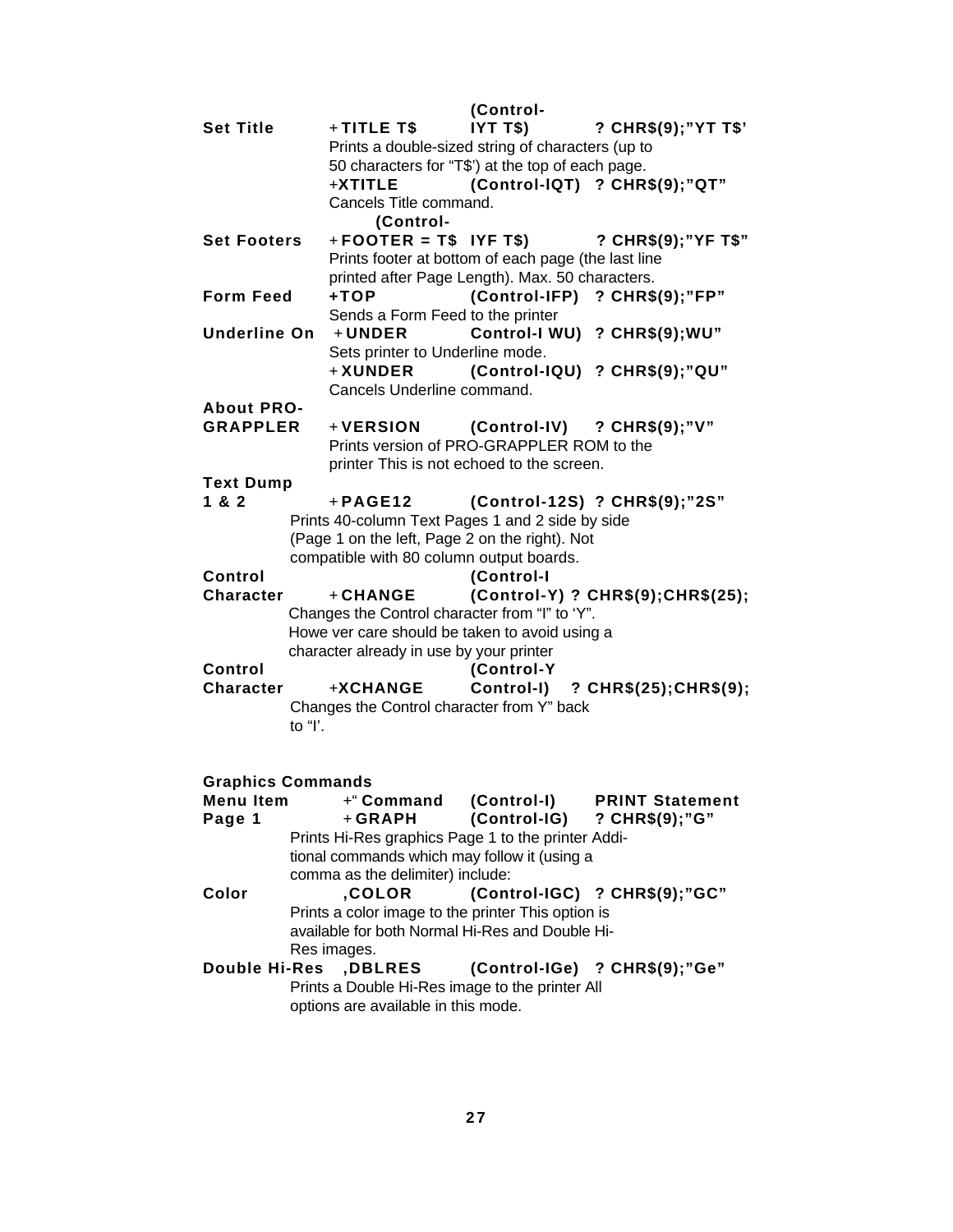|                                |             | Super Hi-Res SUPER (Control-IGA) ? CHR\$(9);"GA"                                       |                  |
|--------------------------------|-------------|----------------------------------------------------------------------------------------|------------------|
|                                |             | Prints an image with a resolution of 320 x 200 or                                      |                  |
|                                | Apple IIGS. | 640x200 pixels to the printer . Only available on the                                  |                  |
| <b>Double Size</b>             |             | DOUBLE (Control-IGD) ? CHR\$(9);"GD"                                                   |                  |
|                                |             | Prints a double-size image to the printer Each dot                                     |                  |
|                                |             | is printed with four dots (XMAG 2, YMAG 2).                                            |                  |
| <b>Hi-Density</b>              |             | ,HI-O (Cantrol-IGE) ? CHR\$(9);"GE"                                                    |                  |
|                                |             | Prints an image using the printers' emphasized                                         |                  |
|                                | print mode. |                                                                                        |                  |
| Invert                         |             | INVERT (Control-IGI) ? CHR\$(9);"GI"<br>Prints a "positive" image of the screen to the |                  |
|                                |             | printer A black screen dot is printed as a black                                       |                  |
|                                | dot.        |                                                                                        |                  |
| <b>Left Margin</b>             |             | ,LEFT (Control-IGL) ? CHR\$(9);"GL"                                                    |                  |
|                                |             | Prints graphics using the left margin set in the                                       |                  |
|                                |             | "LEFT-n" command. When not set, prints image                                           |                  |
|                                |             | centered on a narrow carriage (same as for                                             |                  |
|                                | "+ GRAPH"). |                                                                                        |                  |
| Page 2                         |             | , PAGE2 (Control-1G2) ? CHR\$(9);"G2"                                                  |                  |
|                                |             | Prints the graphics image stored in Page 2.                                            |                  |
| <b>Aspect Ratio</b>            |             | $PITCH = n (Control~IG^*n)$ ? $CHR$(9)$; "G^*n"$                                       |                  |
|                                |             | Prints the graphics image with a width to height of                                    |                  |
|                                |             | "n" ( $n = 1$ to 6). Consult your Epson manual for                                     |                  |
|                                | details.    |                                                                                        |                  |
| Rotate                         |             | ,ROTATE (Control-IGR) ? CHR\$(9);"GR"<br>Prints a graphics image rotated 90 degrees    |                  |
|                                | clockwise.  |                                                                                        |                  |
| <b>Center: Wide</b>            |             |                                                                                        |                  |
| Carriage                       |             | ,WIDE (Control-IGG) ? CHR\$(9);"GG"                                                    |                  |
|                                |             | Prints a graphics image centered on a wide (14")                                       |                  |
|                                | carriage.   |                                                                                        |                  |
| <b>Window Set</b>              |             | , WINDOW = n (Control-IGWn) ? CHR\$(9);"GWn"                                           |                  |
|                                |             | Prints that portion of an image falling inside a box                                   |                  |
|                                |             | $(n = X1, X2, Y1, Y2)$ whose upper left coordinate is                                  |                  |
|                                |             | X1, Y1 and whose lower right coordinate is X2, Y2.                                     |                  |
| <b>XMAG</b>                    |             | ,XMAG = n (Control-IGXn) ? CHR\$(9);"GXn"                                              |                  |
|                                |             | Prints a graphics image magnified by "n" in the                                        |                  |
|                                |             | horizontal $(X)$ direction ( $n =$ integer from 1 to 6).                               |                  |
| <b>YMAG</b>                    |             | $YMAG = n (Control-IGYn)$                                                              | ? CHR\$(9);"GYn" |
|                                |             | Prints a graphics image magnified by "n" in the                                        |                  |
| Print Side-by-                 |             | vertical (Y) direction ( $n =$ integer from I to 6).                                   |                  |
| Side                           |             | , PAGE12 (Control-IGS)                                                                 | ? CHR\$(9);"GS"  |
|                                |             | Prints graphics images from Page 1 and Page 2                                          |                  |
|                                |             | side by side to the printer Cannot be used with                                        |                  |
| Rotate or Double-Size options. |             |                                                                                        |                  |
| Mix Text &                     |             |                                                                                        |                  |
| <b>Graphics</b>                | ,MIX        | (Control-IGM)                                                                          | ? CHR\$(9);"GM"  |
|                                |             | Prints the graphics image and the 4 line text                                          |                  |
| window to the printer          |             |                                                                                        |                  |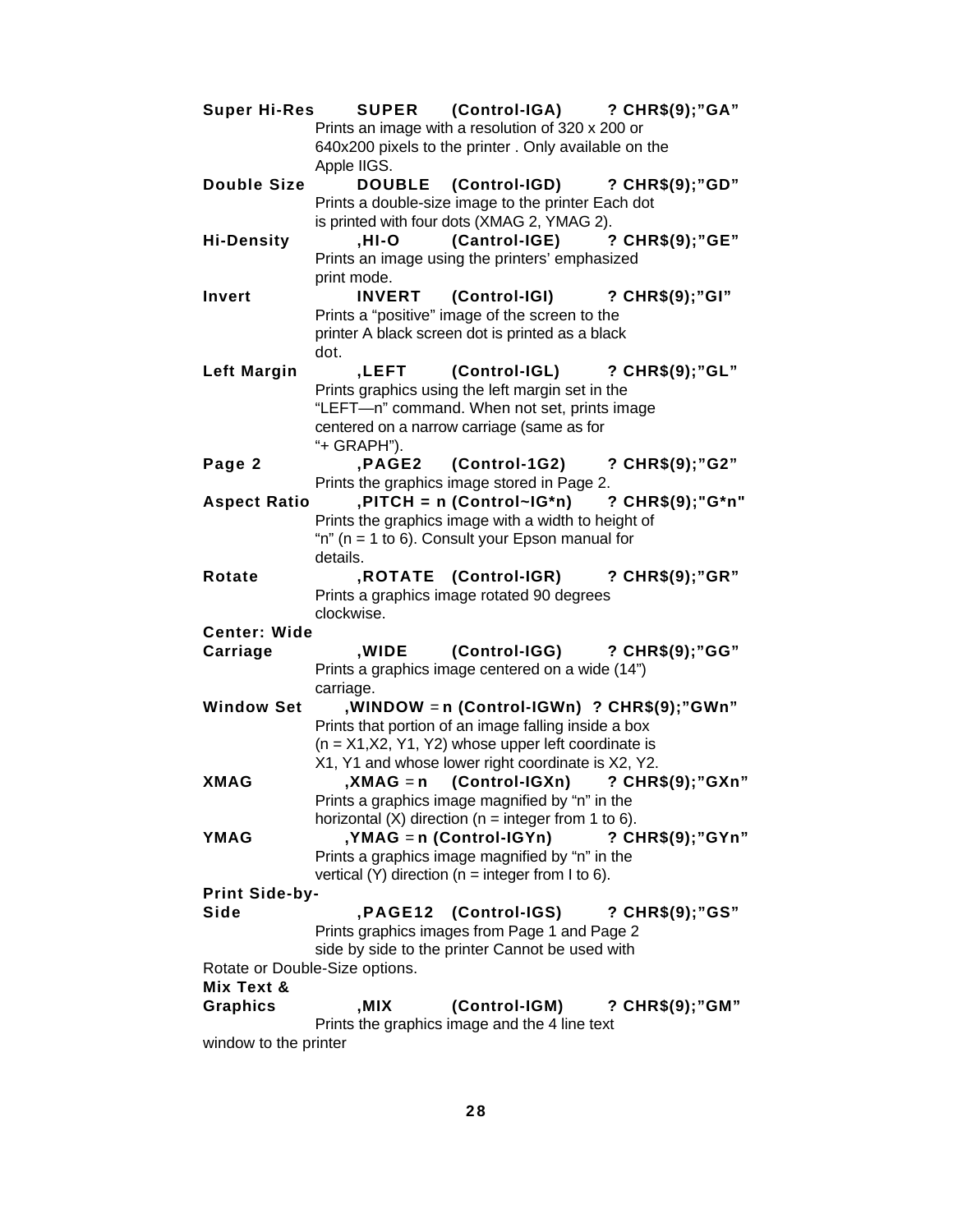# **Default Parameters**

Default parameters are those commands which are automatically set when you turn on your system.

 The following is a list of the default parameters as set by the factory:

| Command             | <b>Applesoft BASIC28</b> | <b>PASCAL &amp; CP/M</b> |
|---------------------|--------------------------|--------------------------|
| Left Margin         | Ø                        | Ø                        |
| <b>Right Margin</b> | Ø                        | Ø                        |
| Line Length         | Ø                        | Ø                        |
| Page Length         | Ø                        | Ø                        |
| Screen              | On                       | ∩ff                      |
| <b>Display</b>      | On                       | ∩ff                      |
| Line Feed           |                          |                          |

# **TROUBLESHOOTING**

The following is intended to provide a guide to the most common problems you might encounter when installing or using the PRO-GRAPPLER. Most of the problems you might encounter are incompatibilities due to certain combinations of hardware and software.

(Apple Computer then... Company)

# **If you are using... and the problem is...**

Appleworks version 1.0, An "80N" appears in the upper left 1.1, 1.2, 1.3, or Apple-<br>
writer Ile version 2.1<br>
Strange text formatting approximation Strange text formatting appears,

# **The Solution Is...**

<span id="page-29-0"></span>If you are using version 1.0 or 1.1, obtain a free upgrade to version 1.3 from your Apple dealer. Then enter the Interface Card section in the Appleworks menu and change the code from (Control-I 80N) to (Control-I ØN).

If you are using version 1.2 or 1.3, enter the Interface Card section in the Appleworks menu and follow the same procedure as above.

| If you are using   | and the problem is                  |
|--------------------|-------------------------------------|
| PFS: Write or PFS: | The printer prints garbage when     |
| Graph              | you merge a graph with a text file, |
|                    | then $\dots$                        |

# **The Solution Is...**

Set the PRO-GRAPPLER to Transparent mode (or enter the "P09,84" command in the PFS software). Then enter the name of your printer in place of "PRO-GRAPPLER'"using the "Print Options" command in the installation section of the PFS software.

28 This also includes Integer BASIC, ProDos, ProDos 16, and DOS3.3.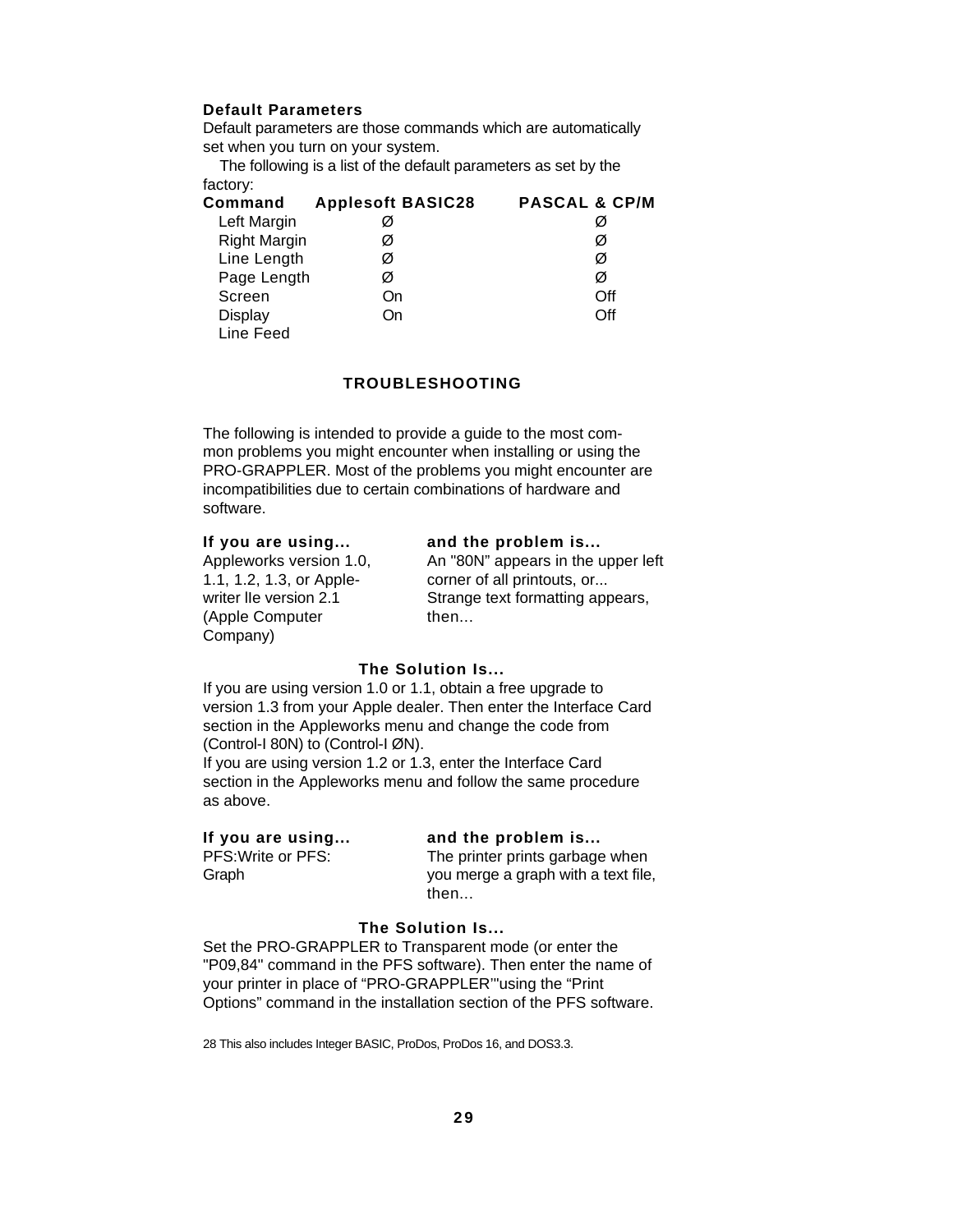Pro) with a Letter Qual-<br>
then... ity Printer

# **If you are using... and the problem is...**<br>Wordstar CP,"M (Micro-<br>You get garbage when you

You get garbage when you print,

# **The Solution Is...**

Set the Transparent mode in the PRO-GRAPPLER. Insert a (Control-IT) in the printer installation area of your program if it allows.

# **If you are using... and the problem is...**

Company)

MousePaint with Pro- You get garbage when printing a Dos(Apple Computer graphics picture, then...

# **The Solution Is...**

Obtain a patch program called "MousePrint" and instructions from AHWARE Software Company, Danville, CA.

# **If you are using... and the problem is...**

Line) ware hangs, then...

Homeward (Sierra On-<br>
You get no printing, or your soft-

# **The Solution Is...**

Change the selection from PRO-GRAPPLER to "Other" in the installation program of Homeward Sierra On-Line.

# **If you are using... and the problem is...**

Dollars and Sense Graphics cannot be printed from (Monogram Software) within the program, then,

# **The Solution Is...**

First exit the program to the Operating System level. Then boot up "System Master 3.3" and load the Dollars and Sense graphics diskette. Then use the PRO-GRAPPLER "BLOAD" command described in Appendix B of this manual.

# **If you are using... and the problem is...**

Version 1.0 or 1.1 dump, then,... (VisiCorp)

VisiPlot or VisiTrend, The program will not do a screen

# **The Solution Is...**

First, save your graphics to a data disk. Then use the PRO-GRAPPLER 'BLOAD" command described in Appendix B of this manual.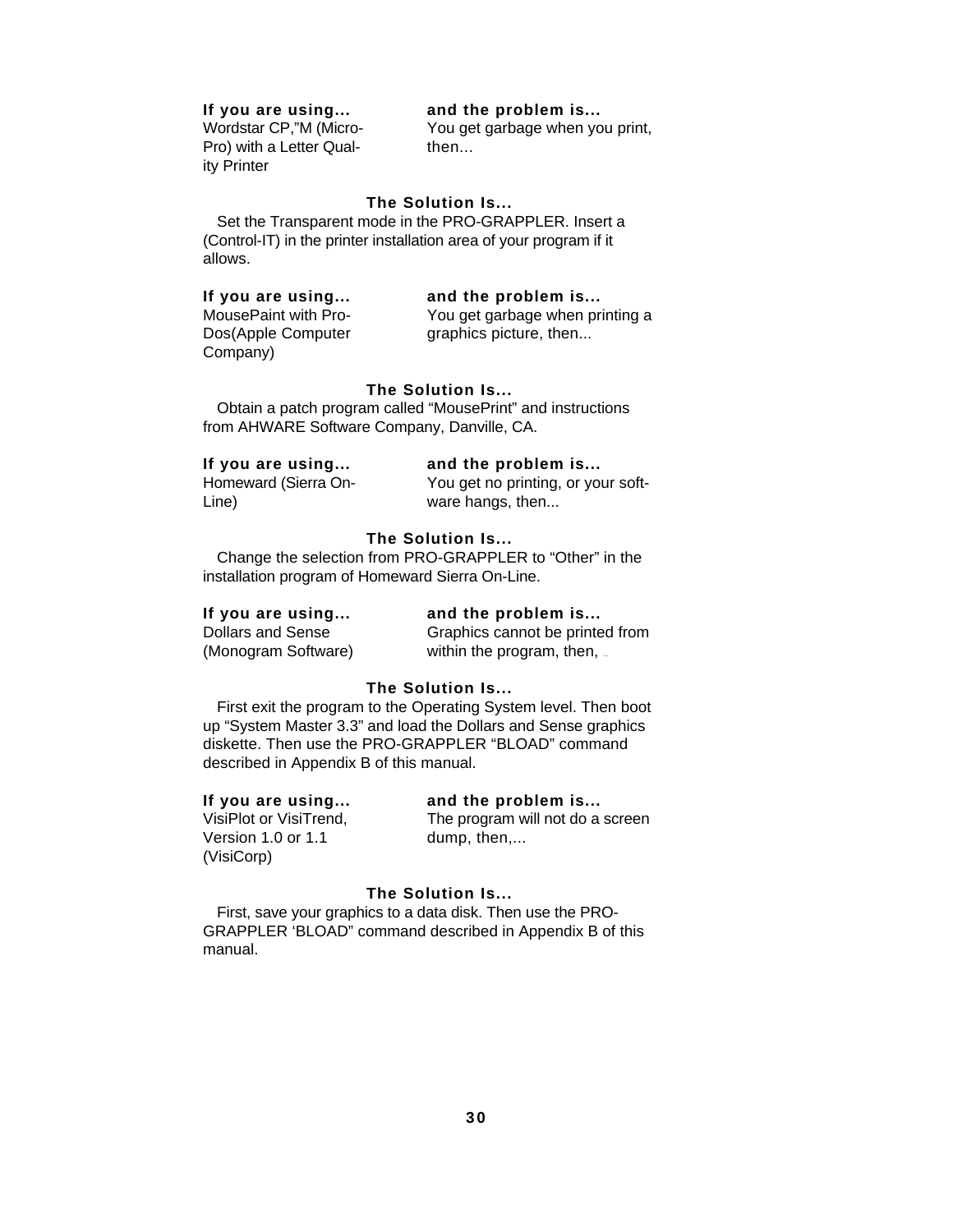# **APPENDIX A** — **RUNNING TEST PROGRAMS**

<span id="page-31-0"></span>The following programs are for the experienced user, and allow testing the graphics capabilities of the PRO-GRAPPLER.

## **Applesoft BASIC**

- 5 TEXT
- 10 HOME
- 20 PRINT ENTER THE SLOT YOUR PRO-GRAPPLER IS IN AND"
- 30 INPUT HIT THE RETURN KEY:";S
- 50 HGR:REM CLEAR HI-RES PAGE 1
- 60 HCOLOR=3:REM SET COLOR TO WHITE
- 70 POKE 49234,Ø:REM SWITCH TO FULLSCREEN GRAPHICS
- 80 HPLOT Ø,Ø TO 279,Ø TO 279,190 TO Ø,190 TO Ø,Ø:REM DRAWS RECTANGLE
- 90 FOR X=Ø TO 279 STEP 9:HPLOT X,Ø TO X,19Ø:REM PLOT VERTICAL LINES
- 100 NEXTX
- 110 FOR Y=Ø TO 19Ø STEP 5:HPLOT279,Y TO Ø,Y:REM PLOT HORIZONTAL LINES
- 120 NEXTY
- 130 PRINT CHR\$(4);"PR#";S;REM TURNS ON PRO-GRAPPLER
- 140 PRINT CHR\$(9);"G":REM DUMP HI-RES PAGE 1 NORMAL
- 150 PRINT CHR\$(4);"PR#Ø":REM TURNS OFF PRO-GRAPPLER
- 160 TEXT:REM HOME CURSOR
- 999 END

If you do not use DOS, substitute the following for lines 130 and 150:

130 PR#S

150 PR#Ø

Line 140 allows you to experiment with different options. Try changing the function-specific part of the command in the PRINT statement. For example, substitute "GI" or "GDR" for "G".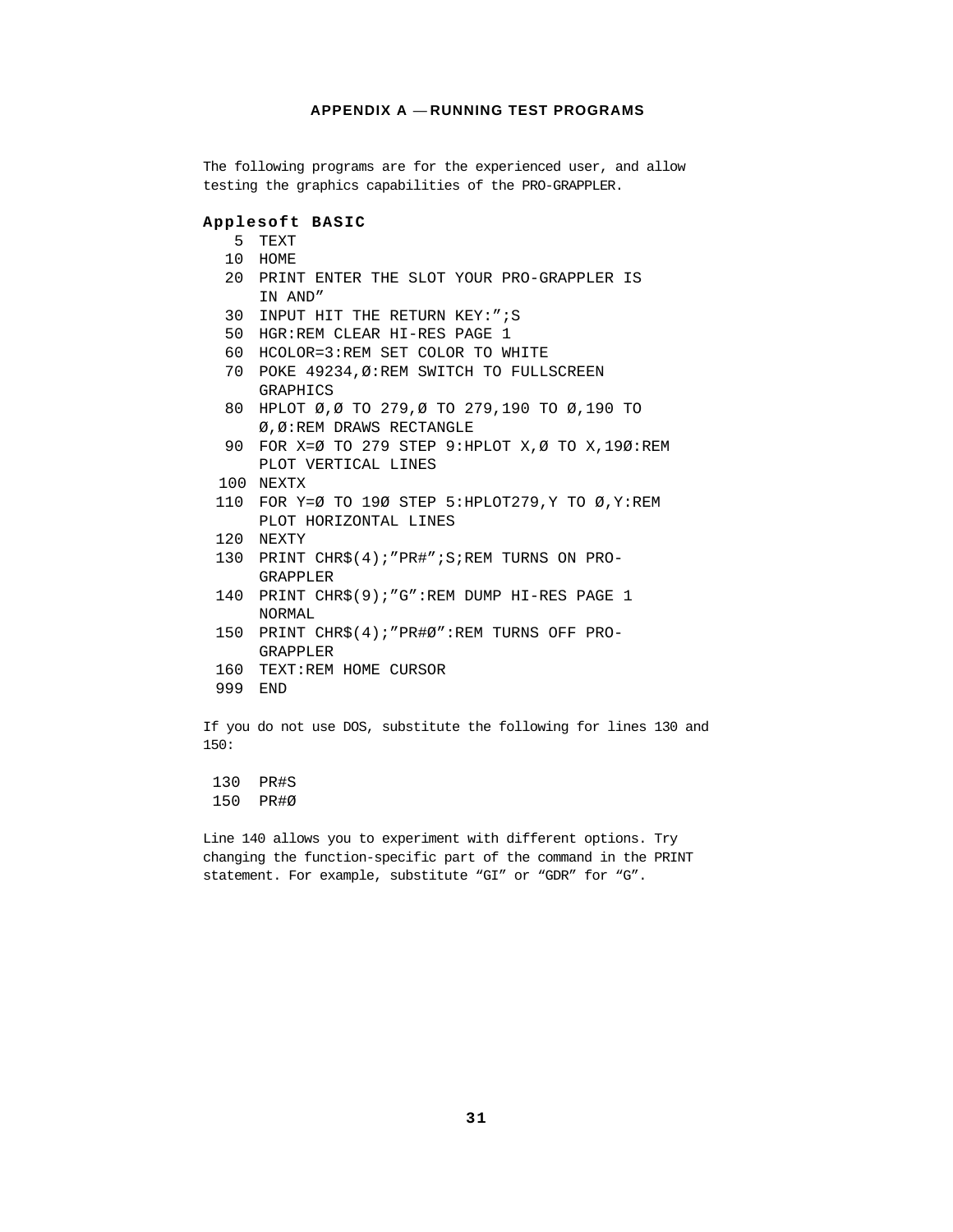# **PASCAL** — **Example #1**

Appendix A — Running Test Programs FOR PASCAL USER: PROGRAM DEMO; USES TURTLE GRAPHICS, APPLESTUF; VAR ANGLE,DISTANCE:INTEGER PRINT:TEXT BEGIN  $ANGLE: = 80;$  INITTURTLE; PENCOLOR(WHiTE); FOR DISTANCE:=1 TO 99 DO BEGIN MOVE(2DISTANCE); TURN(ANGLE); END REWRITE(PRINT, 'PRINTER WRITELN(PRINT,CHR\$(25),'G'); END

# **PASCAL** — **Example** #2

This program demonstrates how to load a picture which has been saved to disk using a BLOCKWRITE command.

PROGRAM Load Pic: USES TURTLEGRAPHICS,APPLESTUF; CONST Hi-Res\_\_\_\_\_\_Page\_\_\_\_\_\_1 = 8192: VAR Disk \_\_\_\_ Block:RECORD CASE BOOLEAN OF TRUE: (Intpart:INTEGER); FALSE:(Ptrpart:Y INTEGER); END: ch:CHAR fname:STRING; prnt:TEXT; PROCEDURE Bload(Filename:STRING); VAR io:INTEGER; f:FILE; BEGIN Disk\_\_\_\_\_\_Block.Intpart; Hi-Res\_\_\_\_\_Page\_\_\_\_\_ 1; RESET(f,Filename); io: = BLOCKREAD(f,Disk\_\_\_\_\_Block\_\_\_\_\_Ptrpart Y,16); CLOSE(f, LOCK); END; PROCEDURE Print Picture; VAR options:STRING; BEGIN WRITEQEnter options:'); READLN(options); REWRITE(prnt,'PRINTER:'); WRITELN(prnt,CHR\$(25),'G',options) CLOSE(prnt); END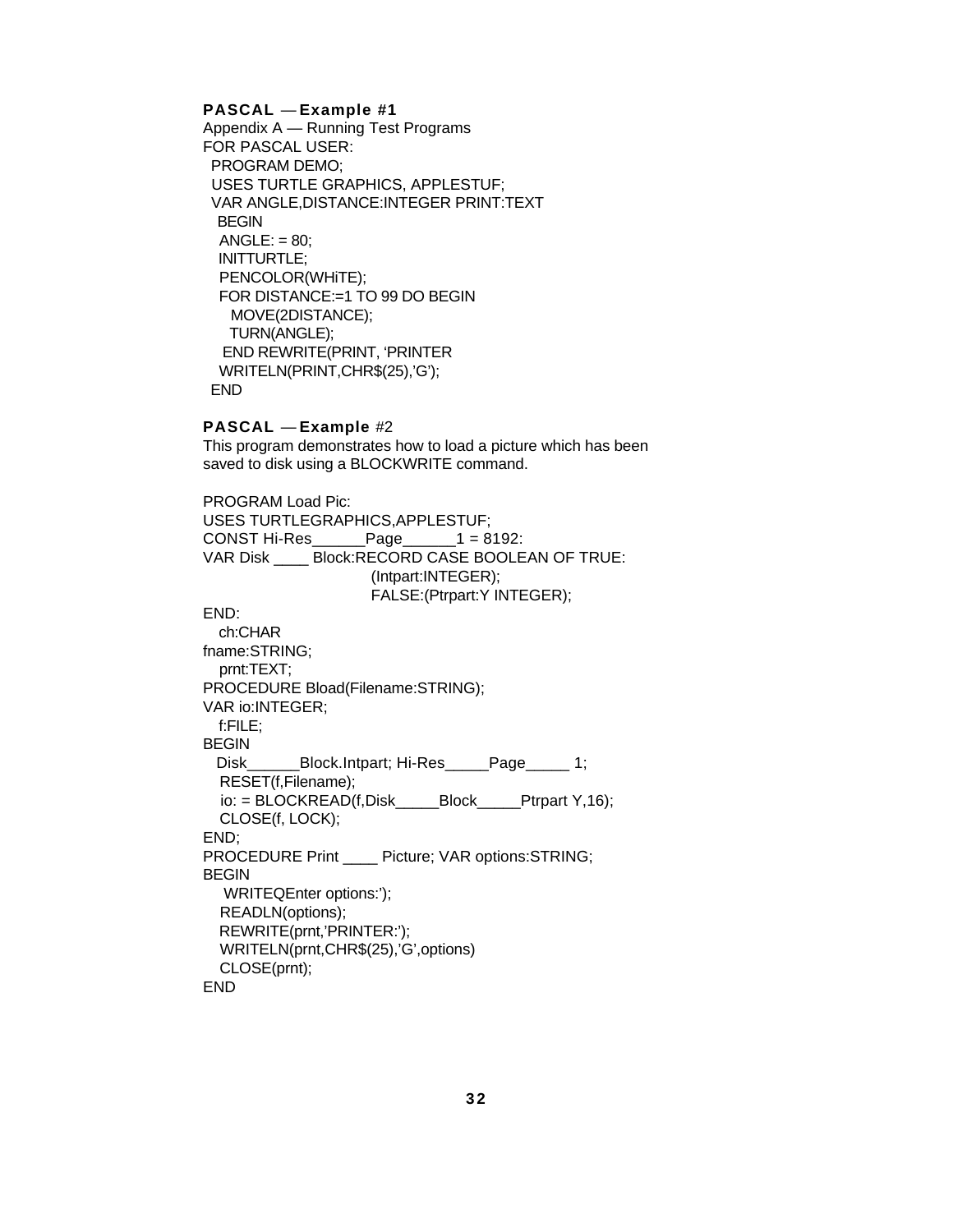<span id="page-33-0"></span>BEGIN INITTURTI F REPEAT **TEXTMODE** WRITELN('Enter picture name (specify drive):)' (An example of an ently would be: #5:Picture, Foto where Picture Foto is a picture on Drive #2.) READ LN(fname); GRAFMODE; Bload(fname); REPEAT UNTIL KEYPRESS;(wait until key is pressed) READ (KEYBOARD,ch);clear keyboard TEXTMODE; Print \_\_\_\_\_\_ Picture: WRITE('Print more pictures?); READLN(ch); UNTIL(ch='N') or (ch='n'); END

# **APPENDIX B** - **PRINT GRAPH SAVED TO DISK**

The following Applesoft BASIC programs are for the experienced user. They allow you to print graphics (from one of the popular graphics programs) which have been saved to disk.

Example #1

- 5 S=P~
- 10 HOME
- 20 0\$ = CHR\$(4):REM CTRLD for Apple DOS
- 40 PRINT ENTER THE NAME OF THE GRAPH:"
- 50 INPUTN\$
- 60 HGR:REM Clear Hi-Res Page 1
- 70 PRINT D\$;"BLOAD";N\$;",A\$2000":REM Load Picture
- 80 VTAB 22
- 90 PRINT ENTER OPTIONS (DIRLENORMAL);"
- 100 INPUTA\$
- 105 IF LEFT\$(A\$1)="N" THEN A\$~~" ':REM If normal, then no options.
- 110 PRINT D\$;"PR#";S:REM Turns PRO-GRAPPLER on
- 120 PRINT I\$;"G";A\$:REM Dump Hi-Res Page 1 with options
- 130 PRINT D\$;"PR#0":REM Turns PRO-GRAPPLER off
- 140 TEXT:HOME
- 999 END

29 If your PRO-GRAPPLER is not in Slot #1, change this to read the correct slot.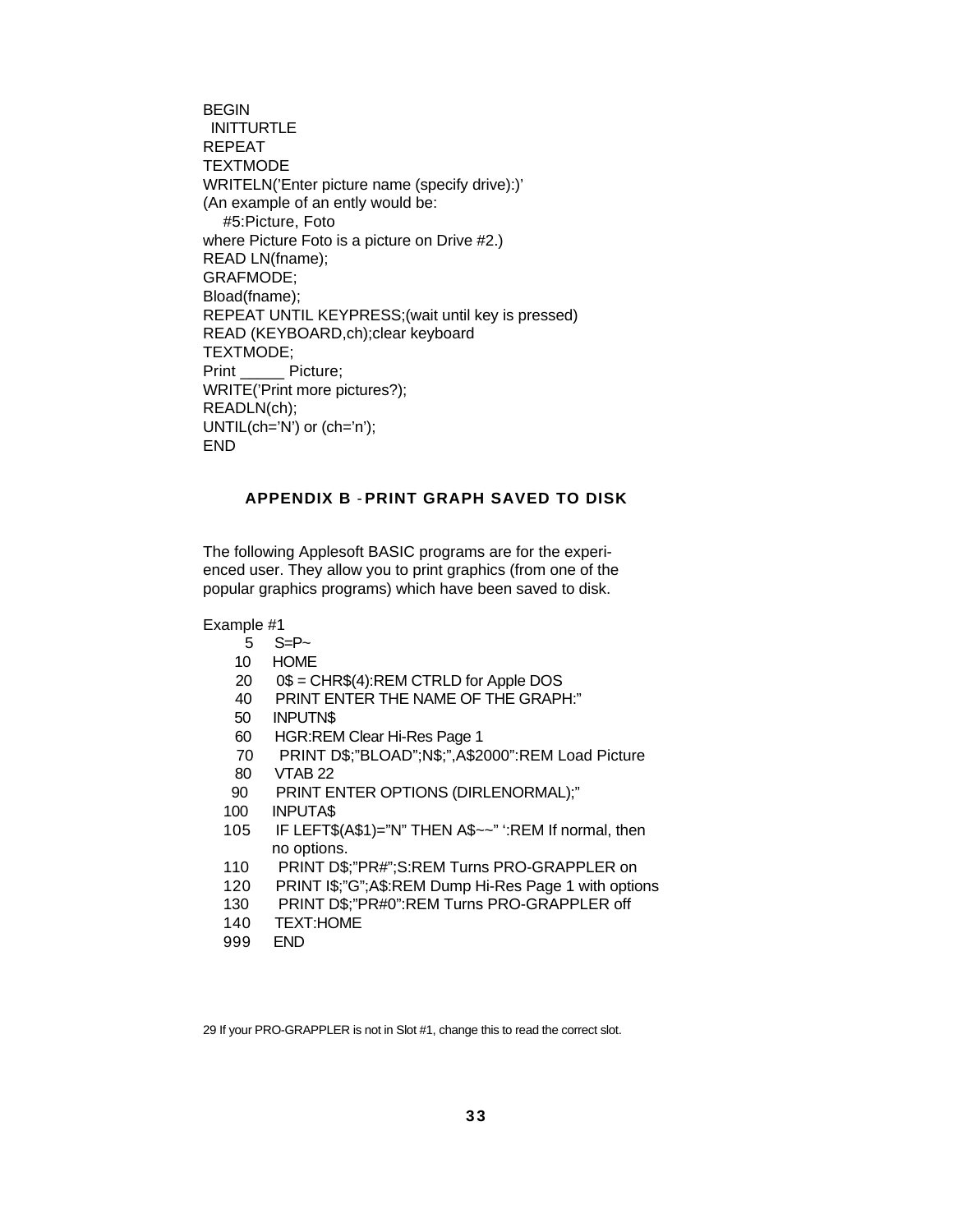# <span id="page-34-0"></span>**Example #2**

Enter a (Control-D) between the quotes in line 30. Enter a (Control-I) between the quotes in line 4Ø.

- 5 S=1
- 10 CALL-936:REM Home Cursor
- 20 DIM N\$(3Ø):DIM A\$(1Ø)
- 30 D\$ =" ":REM CTRL-D For Apple DOS
- 40 1\$ =" ":REM CRTL-I For CP/M
- 50 PRINT ENTER THE NAME OF THE GRAPH:"
- 60 INPUTN\$
- 70 PRINT D\$ A 2ØØØ":REM Load Picture into Hi-Res Page 1
- 80 PRINT ENTER OPTIONS (D,I,R,E,L NORMAL):" 90 INPUT A\$
- 
- 100 PRINT D\$;"PR#";S:REM Turns PRO-GRAPPLER on
- 110 PRINT I\$;"G';A\$:REM Dump Hi-Res Page 1 with options
- 120 PRINT D\$;"PR#Ø":REM Turns PRO-GRAPPLER off
- 130 TEXT:CALL-936:REM Home Cursor
- 999 END

# **APPENDIX** C — **LOADING DUAL HI-RES PAGES**

 You must load a a picture file into Hi-Res Pages 1 and 2 in order to use the DUAL HI-RES command.

# From **the Keyboard**

For Hi-Res Page 1, enter: BLOAD filename, A\$2ØØØ For Hi-Res Page 2, enter: BLOAD filename, A\$4ØØØ

# **From within** a **program**

For Hi-Res Page 1, enter: PRINT CHR\$(4);"BLOAD filename,A\$2ØØØ" For Hi-Res Page 2, enter: PRINT CHR\$(4);"BLOAD filename, A\$4ØØØ"

These DOS commands must precede the line containing the PR#n which turns the PRO-GRAPPLER on.

# **Sample program**

The following program loads two Hi-Res binary files (pictures): GRAPH 1 is loaded into Page 1, GRAPH 2 is loaded into Page 2. They are then printed to the printer using the DUAL HI-RES command.

- 10 PRINT CHR\$(4);"BLOAD GRAPH1,A\$2ØØØ"
- 20 PRINT CHR\$(4);"BLOAD GRAPH2,A\$4ØØØ"
- 30 PR#1
- 40 PRINT CHR\$(9);"GS"
- 60 PR#Ø:END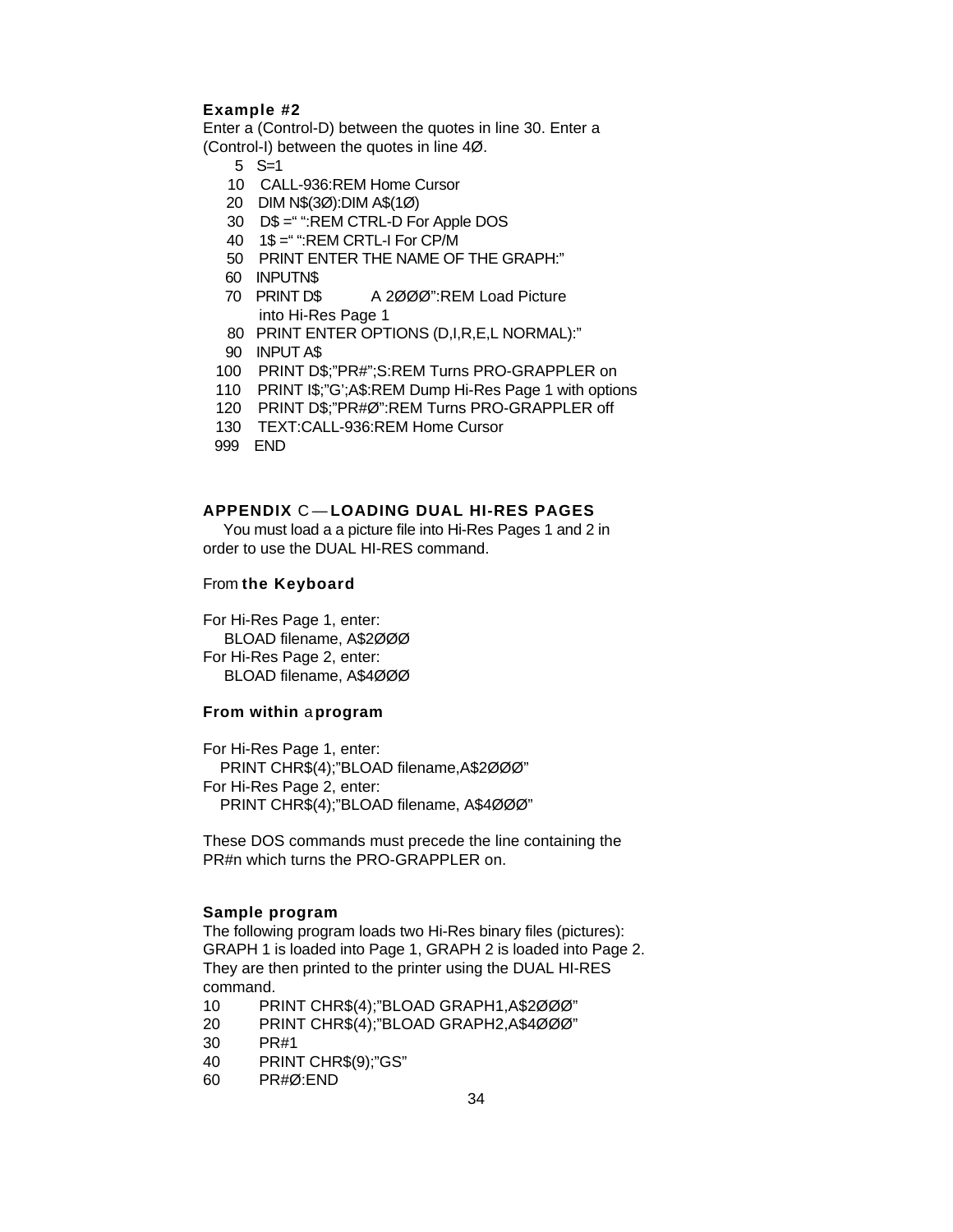# **APPENDIX D** — **SIMULATING A CHART RECORDER**

<span id="page-35-0"></span>**A** chart recorder prints a continuous graph on a roll of paper. If your chart might exceed a single page on your printer, you can simulate a chart recorder by printing successive pages together.

 The following program loads binary graph files (GRAPH 1 into Hi-Res Page 1, GRAPH 2 into Hi-Res Page 2) and prints one right after the other without the spaces between them (the ROTATE command may also be used with this program):

- 10 PRINT CHR\$(4);"BLOAD GRAPH1,A\$2000"
- 20 PRINT CHR\$(4);"BLOAD GRAPH2,A\$4000"
- 30 PR#1
- 40 PRINT CHR\$(9);"GR"
- 50 PRINT CHR\$(9);'G2R"
- 60 PR#0:END

# **APPENDIX E — ROUTINES FOR ADVANCED PROGRAMMERS**

The following PRO-GRAPPLER commands are provided for the benefit of advanced (assembly language) programmers:

CTRL-IUA Jump to the user routine starting at \$300.

This bypasses the PRO-GRAPPLER firmware. The Accumulator contains the output character. The user routine should 'JMP" to \$CFO3 when finished. This restores the stack and registers.

CTRLI1U Jump to the user routine starting at \$DOOO, Bank A of a RAM card in Slot #0.

> The PRO-GRAPPLER enables the RAM card prior to the Jump instruction. As with the CTRL-IU, the Accumulator contains the output character The user routine should "JMP' to \$CF0O to disable the RAM card and restore the. stack and registers when finished.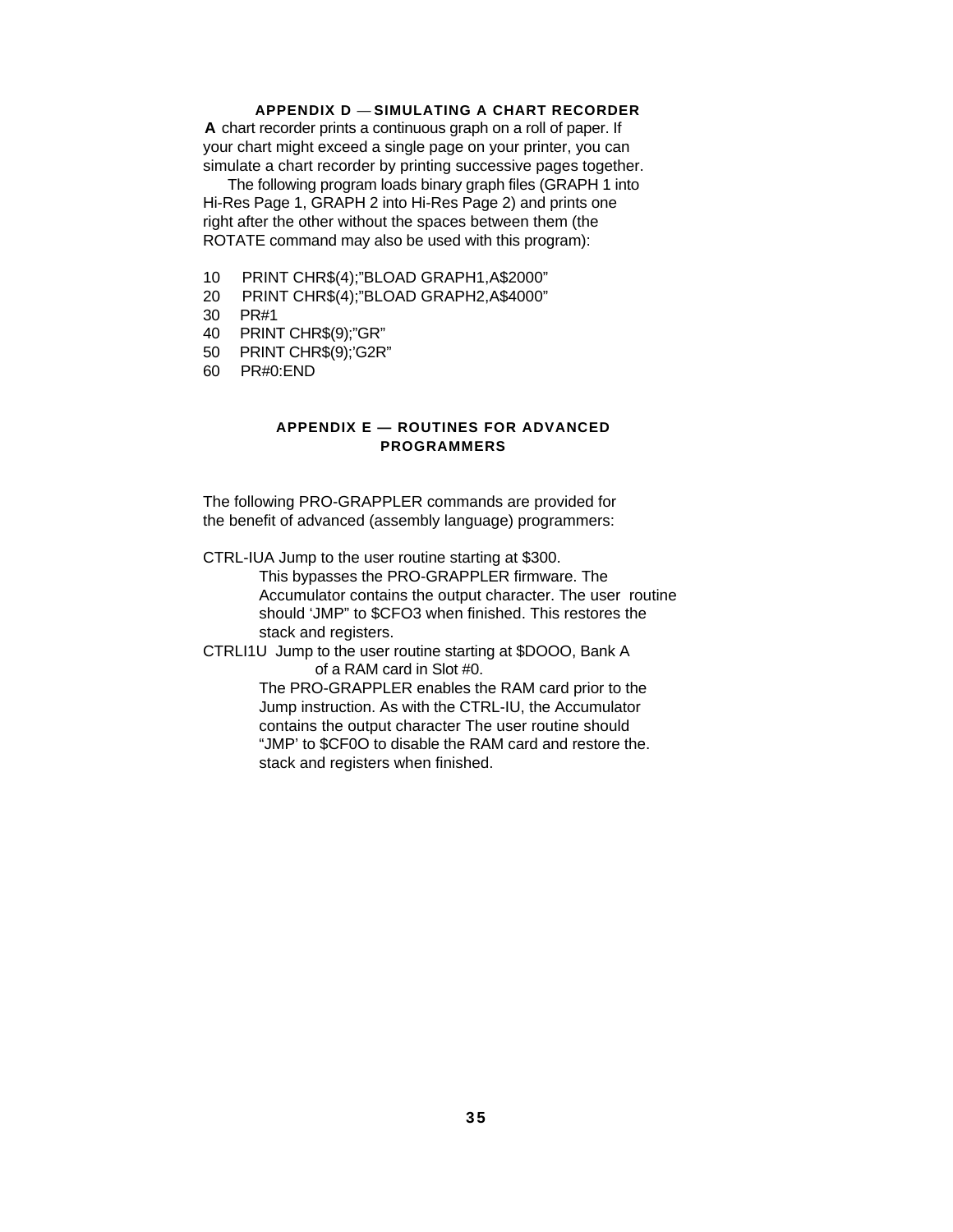# **APPENDIX F** - **MEMORY LOCATIONS AND CUSTOM DRIVERS**

# <span id="page-36-0"></span>**Memory Locations**

The PRO-GRAPPLER uses those RAM locations set aside for its particular slot and the slot scratchpad area common to all slots. The ROM is turned on using the standard ROM expansion protocol and resides in the locations \$C800 to \$CFFF. The entry points and the various RAM variables are listed below ( $N =$  slot number).

| <b>Cold Entry</b>      | \$CNØØ |           |             |
|------------------------|--------|-----------|-------------|
| <b>Warm Entry</b>      | \$CNØ2 |           |             |
| Left Margin            | \$478  | $+$       | \$ØN        |
| <b>Right Margin</b>    | \$678  | $+$       | <b>\$ØN</b> |
| Line Length            | \$578  | $\ddot{}$ | <b>\$ØN</b> |
| Page Length            | \$5F8  | $+$       | \$ØN        |
| <b>Character Count</b> | \$4F8  | $\ddot{}$ | \$ØN        |
| Line Counter           | \$6F8  | $+$       | \$ØN        |
| Current Cmd. Char.     | \$778  | $\ddot{}$ | \$ØN        |
| <b>Text Flags</b>      | \$7F8  | +         | \$ØN        |

Text Flag Bit Representations

| $\text{Bit } 7 =$      | Output high order bit |
|------------------------|-----------------------|
| Bit $6 =$              | Video turned on       |
| Bit $5 =$              | LF after CR           |
| Bit $4=$               | Bell On               |
| Bit $\varnothing$ -3 = | Reversed              |
|                        |                       |

# **Custom Drivers**

If you are writing your own drivers, the following locations are used to access the card  $(Y = NO$  where  $N =$  slot #):

| <b>ADDRESS</b> | <b>READ</b> | <b>WRITE</b>       |
|----------------|-------------|--------------------|
| \$CØ8Ø, Y      |             | Status Output      |
| \$CØ81, Y      |             | Select bank of ROM |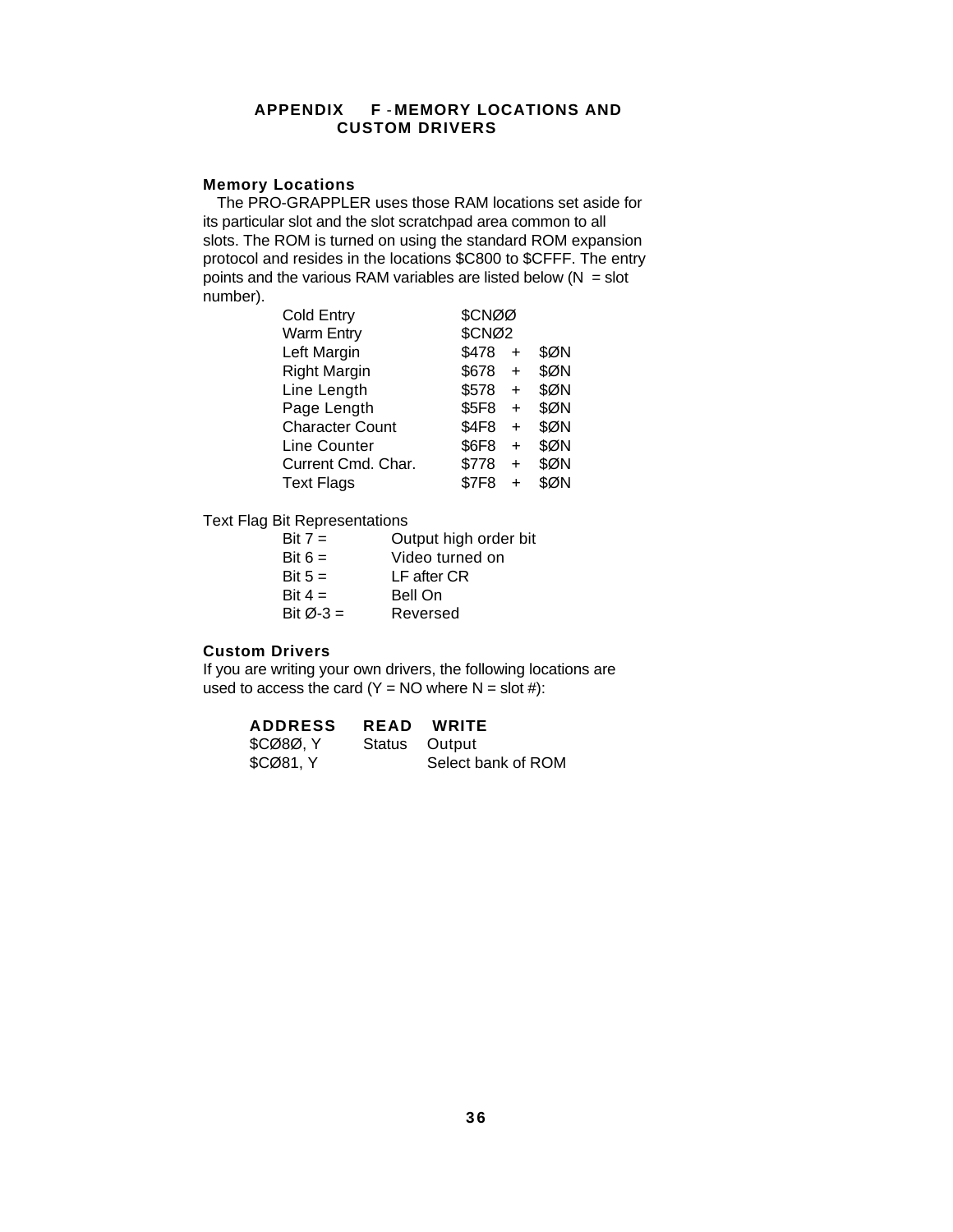<span id="page-37-0"></span> Table 3 lists the pin assignments for each connector on the PRO-GRAPPLER cable. The 36 pin male Centronics printer connector is shown in Figure 3.

| <b>PRINTER SIDE</b><br>1 |
|--------------------------|
|                          |
| 19                       |
| 2                        |
| 20                       |
| 3                        |
| 21                       |
| 4                        |
| 12                       |
| 5                        |
| 23                       |
| 6                        |
| 24                       |
| $\overline{7}$           |
| 25                       |
| 8                        |
| 26                       |
| 9                        |
| 27                       |
| 10                       |
| 28                       |
| 11                       |
| 29                       |
| 12                       |
| 13                       |
| 30                       |
|                          |

# **Table 3. PRO-GRAPPLER Pin Assignments.**





Figure 3